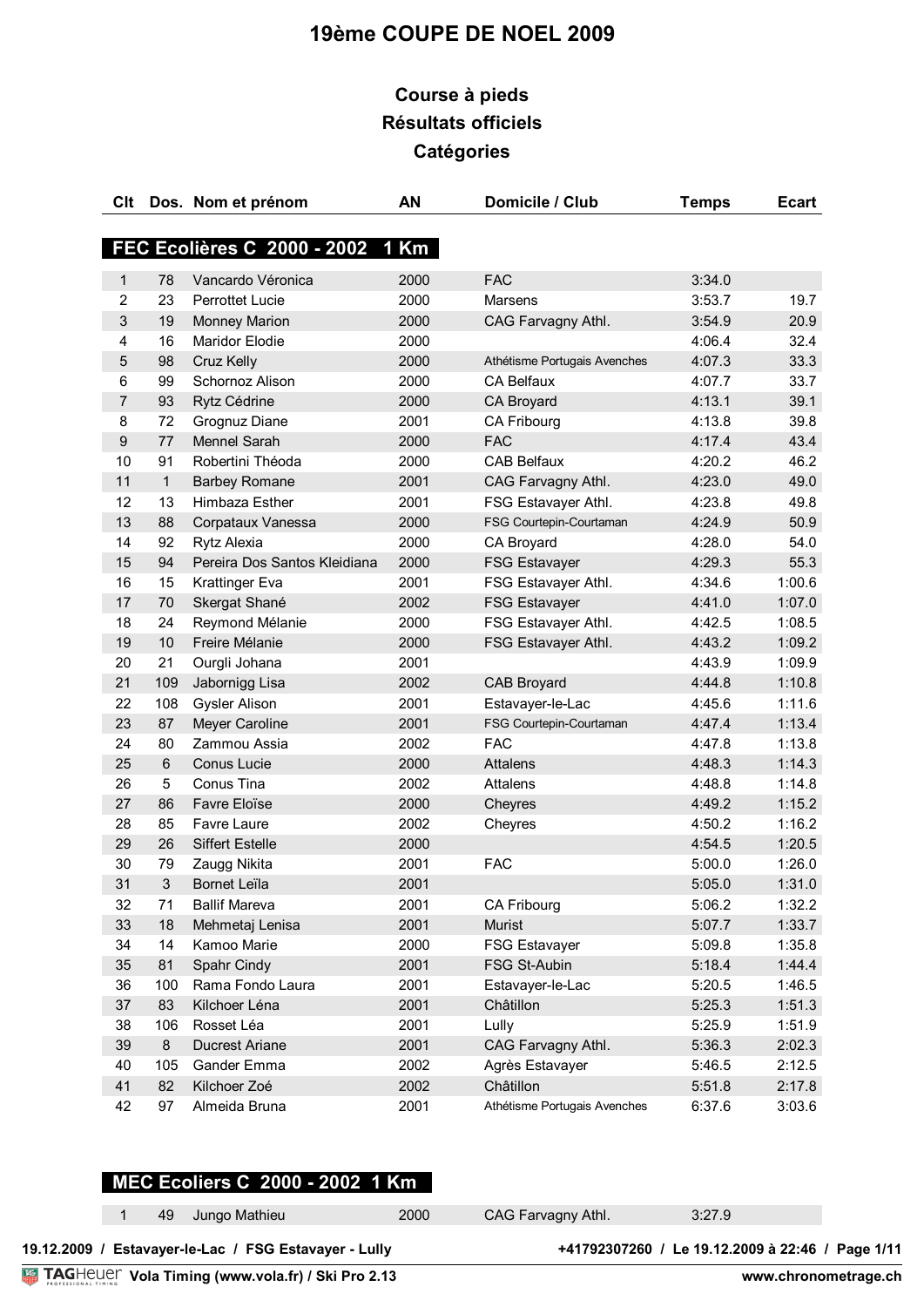## **Course à pieds Résultats officiels Catégories**

| Clt                     |                | Dos. Nom et prénom     | AN   | Domicile / Club              | <b>Temps</b> | <b>Ecart</b> |
|-------------------------|----------------|------------------------|------|------------------------------|--------------|--------------|
| $\sqrt{2}$              | 107            | <b>Gysler Samuel</b>   | 2000 | Estavayer-le-Lac             | 3:36.0       | 8.1          |
| $\mathsf 3$             | 36             | Dietrich Léon          | 2001 | CA Belfaux                   | 3:36.7       | 8.8          |
| $\overline{\mathbf{4}}$ | 57             | <b>Rigert Simon</b>    | 2000 | FSG Estavayer Athl.          | 3:37.9       | 10.0         |
| 5                       | 74             | Ducrest Mattéo         | 2001 | <b>FAC</b>                   | 3:40.3       | 12.4         |
| $\,6\,$                 | 51             | Lambert Eric           | 2000 | FSG Estavayer Athl.          | 3:42.8       | 14.9         |
| $\overline{7}$          | 65             | <b>Tissot Nicolas</b>  | 2000 | Cousset                      | 3:51.0       | 23.1         |
| $\,8\,$                 | 96             | Dos Santos Fabio       | 2002 | Athétisme Portugais Avenches | 3:52.9       | 25.0         |
| 9                       | 68             | Joye Tristan           | 2000 | CA Belfaux                   | 3:53.2       | 25.3         |
| 10                      | 64             | <b>Stulz Gregory</b>   | 2000 | CAG Farvagny Athl.           | 3:55.6       | 27.7         |
| 11                      | 54             | Pillonel Arsène        | 2000 | FSG Estavayer Athl.          | 3:55.7       | 27.8         |
| 12                      | 45             | Guillet Rérémie        | 2000 | FSG Estavayer Athl.          | 4:03.3       | 35.4         |
| 13                      | 75             | Ducrest Yann           | 2002 | <b>FAC</b>                   | 4:05.2       | 37.3         |
| 14                      | 29             | Bado Jotham            | 2000 | CA Marly Athl.               | 4:05.8       | 37.9         |
| 15                      | $\overline{7}$ | Dedelley Sylvain       | 2000 | Estavayer-le-Lac             | 4:06.9       | 39.0         |
| 16                      | 60             | Russenberger Mathieu   | 2000 | CAG Farvagny Athl.           | 4:08.4       | 40.5         |
| 17                      | 58             | Rudolf Julien          | 2001 | CAG Farvagny Athl.           | 4:10.8       | 42.9         |
| 18                      | 62             | San Augustin Esteban   | 2000 | Estavayer-le-Lac             | 4:11.3       | 43.4         |
| 19                      | 52             | Marmy Quentin          | 2000 | FSG Estavayer Athl.          | 4:12.5       | 44.6         |
| 20                      | 102            | <b>Rolle Menick</b>    | 2001 | Estavayer-le-Lac             | 4:14.8       | 46.9         |
| 21                      | 101            | Rama Fondo Luca        | 2000 | Estavayer-le-Lac             | 4:16.8       | 48.9         |
| 22                      | 44             | Guccione Simon         | 2001 | CAG Farvagny Athl.           | 4:18.8       | 50.9         |
| 23                      | 38             | Duc Florian            | 2001 | Estavayer-le-Lac             | 4:19.7       | 51.8         |
| 24                      | 46             | Hausmann Hugo          | 2000 | FSG Estavayer Athl.          | 4:21.1       | 53.2         |
| 25                      | 50             | Kapeller Guillaume     | 2001 | CAG Farvagny Athl.           | 4:22.2       | 54.3         |
| 26                      | 47             | Hirschi Alexandre      | 2002 | FSG Estavayer Athl.          | 4:24.5       | 56.6         |
| 27                      | 30             | <b>Baudois Antoine</b> | 2000 | CAG Farvagny Athl.           | 4:26.0       | 58.1         |
| 28                      | 84             | Aeby Justin            | 2001 | Estavayer-le-Lac             | 4:27.2       | 59.3         |
| 29                      | 59             | Russenberger Luca      | 2002 | CAG Farvagny Athl.           | 4:31.1       | 1:03.2       |
| 30                      | 41             | Gentizon Jonathan      | 2000 | FSG Estavayer Athl.          | 4:35.3       | 1:07.4       |
| 31                      | 22             | Corminboeuf Aurélien   | 2000 | FSG St-Aubin                 | 4:36.1       | 1:08.2       |
| 32                      | 55             | <b>Renfer Nicolas</b>  | 2002 | FSG Estavayer Athl.          | 4:37.7       | 1:09.8       |
| 33                      | 43             | Grosset Sylvain        | 2000 | <b>FSG Estavayer</b>         | 4:38.6       | 1:10.7       |
| 34                      | 48             | Jacquat Loris          | 2000 | FSG Estavayer Athl.          | 4:39.9       | 1:12.0       |
| 35                      | 89             | Vonlanthen Rémy        | 2000 | FSG Courtepin-Courtaman      | 4:41.9       | 1:14.0       |
| 36                      | 90             | Pillonel Benjamin      | 2001 | Seiry                        | 4:46.5       | 1:18.6       |
| 37                      | 32             | <b>Butty Arnaud</b>    | 2002 | FSG Estavayer Athl.          | 4:51.2       | 1:23.3       |
| 38                      | 39             | Gachet Samuel          | 2001 | Rovray                       | 4:52.5       | 1:24.6       |
| 39                      | 110            | Bourqui Gaëtan         | 2001 | Estavayer-le-Lac             | 4:53.3       | 1:25.4       |
| 40                      | 61             | San Augustin Thomas    | 2002 | Estavayer-le-Lac             | 4:55.5       | 1:27.6       |
| 41                      | 40             | Geinoz Colin           | 2001 | Amway                        | 4:56.4       | 1:28.5       |
| 42                      | 12             | Hasler Julien          | 2000 | FSG Estavayer Athl.          | 4:57.0       | 1:29.1       |
| 43                      | 95             | Lugrin Gaëtan          | 2002 | Sevaz                        | 5:01.4       | 1:33.5       |
| 44                      | 73             | Zogaj Loris            | 2002 | <b>FSG Estavayer</b>         | 5:02.7       | 1:34.8       |
| 45                      | 67             | Marchand Yannick       | 2001 | Lully                        | 5:12.8       | 1:44.9       |
| 46                      | 31             | <b>Brülhart Arnaud</b> | 2001 | CAG Farvagny Athl.           | 5:14.4       | 1:46.5       |
| 47                      | 69             | Krattinger Luca        | 2002 | estavayer-le-Lac             | 5:21.6       | 1:53.7       |
| 48                      | 42             | Genoud Rémi            | 2002 |                              | 5:26.6       | 1:58.7       |
| 49                      | 34             | <b>Currat Nicolas</b>  | 2001 | CS Le Mouret Athl.           | 5:33.5       | 2:05.6       |
| 50                      | 53             | Massera Loris          | 2002 | FSG Estavayer Athl.          | 6:00.9       | 2:33.0       |
|                         |                |                        |      |                              |              |              |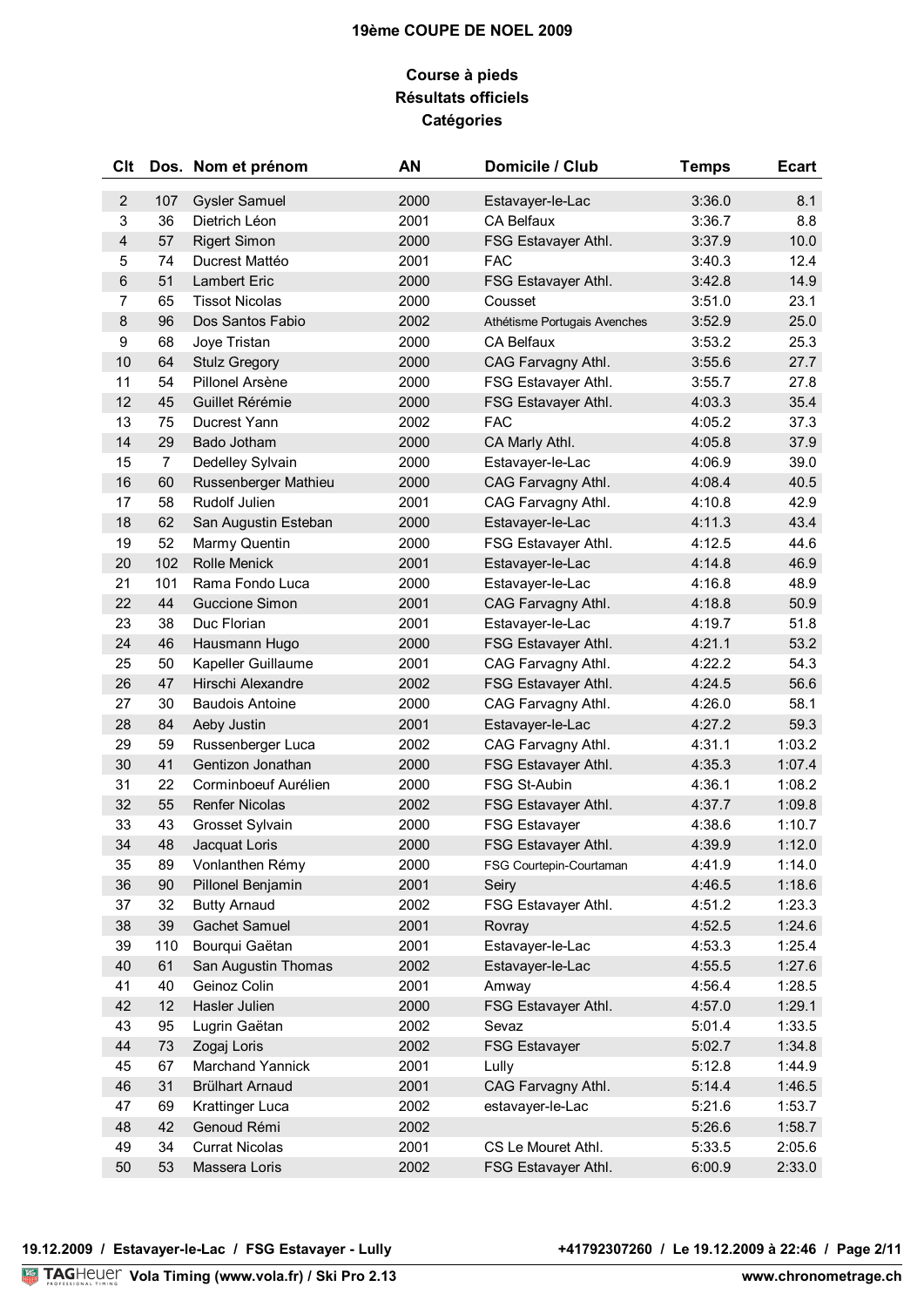## **Course à pieds Résultats officiels Catégories**

| Clt          |     | Dos. Nom et prénom               | ΑN   | Domicile / Club            | <b>Temps</b> | <b>Ecart</b> |
|--------------|-----|----------------------------------|------|----------------------------|--------------|--------------|
|              |     | FEB Ecolières B 1998 - 1999 2 Km |      |                            |              |              |
|              |     |                                  |      |                            |              |              |
| $\mathbf{1}$ | 204 | <b>Rusch Camille</b>             | 1999 | <b>Running Team Prilly</b> | 7:22.7       |              |
| 2            | 183 | Rharroubi Khaoula                | 1998 | <b>FAC</b>                 | 7:34.0       | 11.3         |
| 3            | 128 | Gremaud Jeanne                   | 1998 | CS Le Mouret Athl.         | 7:36.6       | 13.9         |
| 4            | 122 | <b>Brodard Maryline</b>          | 1998 | CS Le Mouret Athl.         | 8:05.1       | 42.4         |
| 5            | 131 | <b>Pillonel Nina</b>             | 1998 | FSG Estavayer Athl.        | 8:10.3       | 47.6         |
| 6            | 185 | Lusuardi-Kona Bernadect          | 1999 | <b>FAC</b>                 | 8:13.1       | 50.4         |
| 7            | 296 | <b>Aubry Auriane</b>             | 1999 | Yvonand                    | 8:22.7       | 1:00.0       |
| 8            | 123 | Chofflon Salomé                  | 1999 | CAG Farvagny Athl.         | 8:34.8       | 1:12.1       |
| 9            | 191 | Droux Anouk                      | 1999 | <b>TSV Rohrdorf</b>        | 8:39.8       | 1:17.1       |
| 10           | 188 | Güdel Fanny                      | 1998 | FSG Courtepin-Courtaman    | 8:40.2       | 1:17.5       |
| 11           | 121 | Bapst Margaux                    | 1999 | CS Le Mouret Athl.         | 8:41.3       | 1:18.6       |
| 12           | 186 | Dedelley Solène                  | 1998 | Estavayer-le-Lac           | 9:11.2       | 1:48.5       |
| 13           | 190 | Droux Joanna                     | 1999 | <b>STV Niederohrdorf</b>   | 9:24.5       | 2:01.8       |
| 14           | 129 | Kapeller Charline                | 1999 | CAG Farvagny Athl.         | 9:29.4       | 2:06.7       |
| 15           | 127 | Glanzmann Mélissa                | 1999 | FSG Estavayer Athl.        | 9:36.8       | 2:14.1       |
| 16           | 177 | <b>Farre Coralie</b>             | 1998 | Cheyres                    | 9:42.7       | 2:20.0       |
| 17           | 124 | <b>Cottet Marine</b>             | 1999 | CAG Farvagny Athl.         | 9:43.5       | 2:20.8       |
| 18           | 184 | Scheder Noémie                   | 1998 | <b>FAC</b>                 | 10:02.7      | 2:40.0       |
| 19           | 189 | Corpataux Nadia                  | 1998 | FSG Courtepin-Courtaman    | 10:03.4      | 2:40.7       |
| 20           | 126 | Geinoz Line                      | 1999 | Amway                      | 10:30.3      | 3:07.6       |

# **MEB Ecoliers B 1998 - 1999 2 Km**

| 1              | 194 | Grisel Adrian              | 1998 | Font                | 6:51.6 |        |
|----------------|-----|----------------------------|------|---------------------|--------|--------|
| 2              | 193 | Meyer Olivier              | 1998 | AC Murten           | 7:35.2 | 43.6   |
| 3              | 179 | Kolly Raphaël              | 1998 | <b>FAC</b>          | 7:54.6 | 1:03.0 |
| 4              | 139 | Maendly Matteo             | 1998 | FSG Estavayer Athl. | 7:57.3 | 1:05.7 |
| 5              | 136 | Cochard Sylvain            | 1998 | CAG Farvagny Athl.  | 7:58.2 | 1:06.6 |
| 6              | 180 | Ducrest Adrien             | 1999 | <b>FAC</b>          | 8:01.8 | 1:10.2 |
| $\overline{7}$ | 148 | <b>Tissot Vincent</b>      | 1999 | Cousset             | 8:03.0 | 1:11.4 |
| 8              | 146 | Siffert Kylian             | 1998 | CS Le Mouret Athl.  | 8:03.4 | 1:11.8 |
| 9              | 135 | Bouverat Aurélien          | 1999 | CA Marly Athl.      | 8:12.4 | 1:20.8 |
| 10             | 137 | Lambelet Robin             | 1999 | Font                | 8:14.6 | 1:23.0 |
| 11             | 142 | <b>Reymond Pascal</b>      | 1998 | Estavayer-le-Lac    | 8:16.8 | 1:25.2 |
| 12             | 141 | Renevey Loïc               | 1998 | FSG Estavayer Athl. | 8:25.5 | 1:33.9 |
| 13             | 133 | Bado Laël                  | 1998 | CA Marly Athl.      | 8:41.8 | 1:50.2 |
| 14             | 197 | Schornoz Kellian           | 1999 | <b>CA Belfaux</b>   | 8:58.3 | 2:06.7 |
| 15             | 181 | Mauron Maxence             | 1999 | <b>FAC</b>          | 9:00.6 | 2:09.0 |
| 16             | 143 | <b>Rohrer Nicolas</b>      | 1998 | CS Le Mouret Athl.  | 9:06.5 | 2:14.9 |
| 17             | 149 | Vonlanthen Rémi            | 1999 | CS Le Mouret Athl.  | 9:10.1 | 2:18.5 |
| 18             | 192 | Pillonel Adrien            | 1999 | Seiry               | 9:16.6 | 2:25.0 |
| 19             | 187 | <b>Corminboeuf Florent</b> | 1998 | <b>FSG St-Aubin</b> | 9:17.3 | 2:25.7 |
| 20             | 138 | Lambert Bruno              | 1998 | FSG Estavayer Athl. | 9:33.3 | 2:41.7 |
| 21             | 140 | Perritaz Baptiste          | 1998 | CAG Farvagny Athl.  | 9:34.1 | 2:42.5 |
| 22             | 199 | <b>Rosset Marc</b>         | 1999 | Lully               | 9:42.0 | 2:50.4 |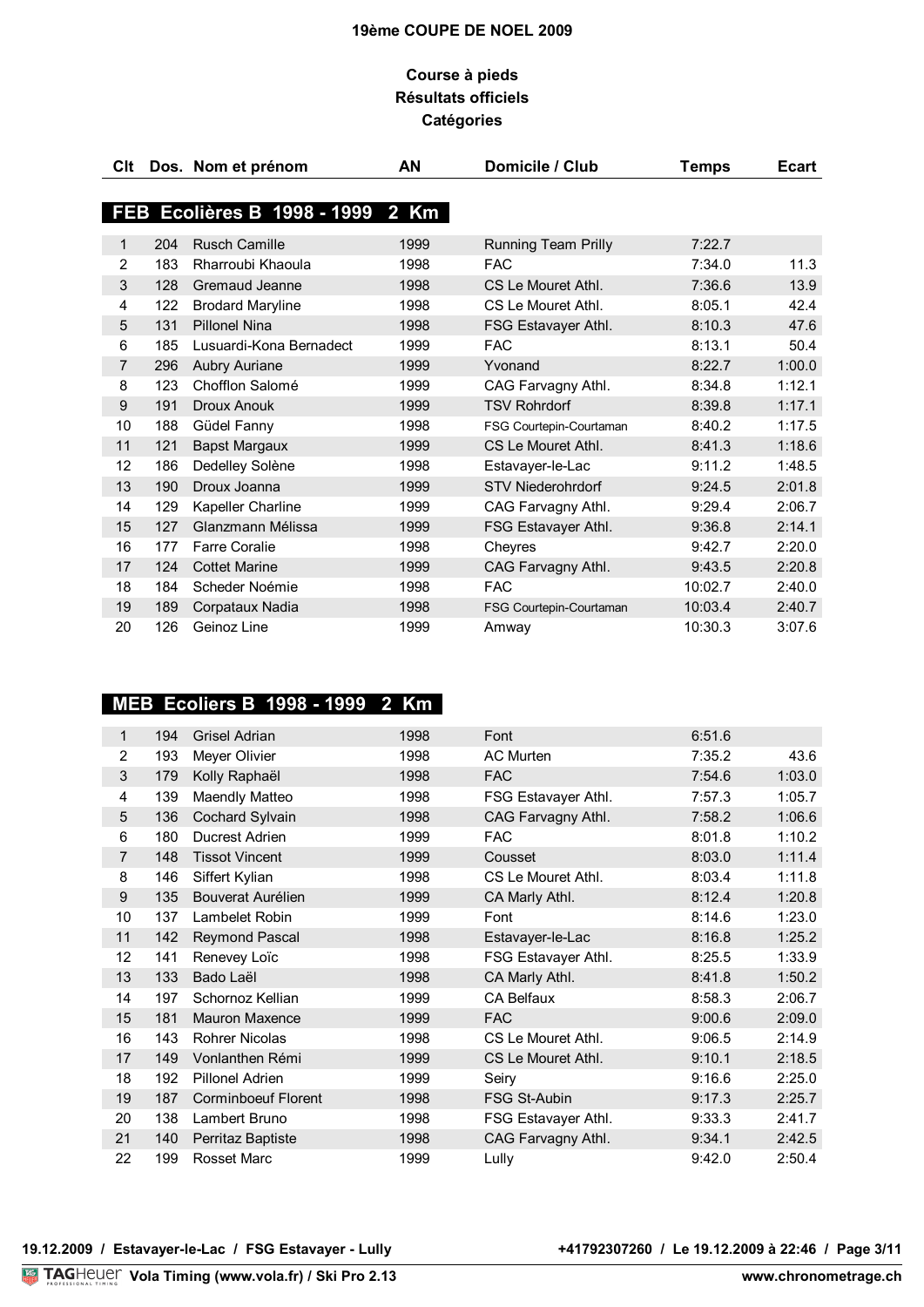## **Course à pieds Résultats officiels Catégories**

| CIt. |     | Dos. Nom et prénom               | ΑN   | Domicile / Club              | <b>Temps</b> | Ecart  |
|------|-----|----------------------------------|------|------------------------------|--------------|--------|
|      |     |                                  |      |                              |              |        |
|      |     | FEA Ecolières A 1996 - 1997 2 Km |      |                              |              |        |
| 1    | 154 | <b>Cotting Coraline</b>          | 1996 | CS Le Mouret Athl.           | 7:14.4       |        |
| 2    | 203 | Rusch Laura                      | 1996 | Echallens                    | 8:00.1       | 45.7   |
| 3    | 157 | Marthe Céline                    | 1997 | CS Le Mouret Athl.           | 8:06.5       | 52.1   |
| 4    | 152 | Auderset Laura                   | 1997 | CA Marly Athl.               | 8:11.7       | 57.3   |
| 5    | 162 | <b>Rossalet Sylvie</b>           | 1996 | CAG Farvagny Athl.           | 8:15.7       | 1:01.3 |
| 6    | 155 | Gavillet Odile                   | 1997 | CAG Farvagny Athl.           | 8:17.7       | 1:03.3 |
| 7    | 156 | Glanzmann Cassandra              | 1996 | FSG Estavayer Athl.          | 8:23.2       | 1:08.8 |
| 8    | 163 | <b>Tissot Marion</b>             | 1997 | Cousset                      | 8:32.8       | 1:18.4 |
| 9    | 196 | Dos Santos Mélissa               | 1997 | Avenches                     | 8:40.8       | 1:26.4 |
| 10   | 160 | Papaux Camille                   | 1996 | FSG Estavayer Athl.          | 8:44.1       | 1:29.7 |
| 11   | 150 | Aebischer Elisa                  | 1996 | FSG Estavayer Athl.          | 9:07.9       | 1:53.5 |
| 12   | 161 | Reymond Myriam                   | 1996 | FSG Estavayer Athl.          | 9:09.6       | 1:55.2 |
| 13   | 195 | Dos Santos Ana                   | 1997 | Athétisme Portugais Avenches | 9:18.4       | 2:04.0 |

# **MEA Ecoliers A 1996 - 1997 2 Km**

| 1  | 202 | Dupré Arnaud              | 1997 | CS Le Mouret Athl.         | 6:46.5 |        |
|----|-----|---------------------------|------|----------------------------|--------|--------|
| 2  | 164 | <b>Bapst Gilles</b>       | 1997 | CS Le Mouret Athl.         | 6:48.8 | 2.3    |
| 3  | 200 | Hirschi Alain             | 1997 | <b>CA Belfaux</b>          | 7:05.5 | 19.0   |
| 4  | 176 | Schweizer Balthazar       | 1997 | <b>CAF</b>                 | 7:21.9 | 35.4   |
| 5  | 174 | Joye Arnaud               | 1996 | <b>CAB Broyard</b>         | 7:37.3 | 50.8   |
| 6  | 166 | <b>Grandgirard Michel</b> | 1997 | <b>CAB</b>                 | 7:38.4 | 51.9   |
| 7  | 172 | <b>Vonlanthen Lucas</b>   | 1997 | CS Le Mouret Athl.         | 7:39.9 | 53.4   |
| 8  | 175 | <b>Bugnon Corentin</b>    | 1996 | CAF                        | 7:42.5 | 56.0   |
| 9  | 165 | Dalle Etienne             | 1996 | FSG Estavayer Athl.        | 7:44.0 | 57.5   |
| 10 | 198 | Brülhart Alexandre        | 1997 | Granges-Paccot             | 7:46.8 | 1:00.3 |
| 11 | 169 | Marguet Hugo              | 1997 | FSG Estavayer Athl.        | 7:53.9 | 1:07.4 |
| 12 | 167 | Koller Yohan              | 1997 | FSG Estavayer Athl.        | 8:04.0 | 1:17.5 |
| 13 | 178 | Grognuz Olivier           | 1997 | <b>CA Fribourg</b>         | 8:04.4 | 1:17.9 |
| 14 | 201 | Virgolin Raphaël          | 1996 | Yvonand                    | 8:11.0 | 1:24.5 |
| 15 | 170 | Marmy Johann              | 1997 | <b>FSG Estavayer Athl.</b> | 8:19.0 | 1:32.5 |
| 16 | 171 | Menoud Michaël            | 1996 | CAG Farvagny Athl.         | 8:56.6 | 2:10.1 |

# **FPO Poussines 2003 et plus jeunes 0,750 m**

| 1  | 287 | Cruz Lorie              | 2004 | Athétisme Portugais Avenches | 2:48.3 |      |
|----|-----|-------------------------|------|------------------------------|--------|------|
| 2  | 280 | <b>Mauron Valentine</b> | 2003 | <b>FAC</b>                   | 2:50.2 | 1.9  |
| 3  | 261 | Marchand Gaëlle         | 2003 | Lully                        | 2:53.8 | 5.5  |
| 4  | 289 | Gonçalves Cindy         | 2004 | Athétisme Portugais Avenches | 2:54.5 | 6.2  |
| 5  | 235 | <b>Pillonel Fmilie</b>  | 2003 | Cugy                         | 2:58.1 | 9.8  |
| 6  | 266 | <b>Rigert Oriane</b>    | 2003 | <b>FSG Estavayer</b>         | 2:58.8 | 10.5 |
| 7  | 302 | Roulin Loane            | 2003 | Font                         | 3:04.7 | 16.4 |
| 8  | 282 | Aebischer Marie         | 2003 | FSG Courtepin-Courtaman      | 3:05.5 | 17.2 |
| 9  | 223 | Cantin Emma             | 2003 | Estavayer-le-Lac             | 3:06.7 | 18.4 |
| 10 | 298 | Cook Selma              | 2003 | Estavayer-le-Lac             | 3:07.5 | 19.2 |
| 11 | 230 | Lambert Aude            | 2004 | <b>FSG Estavayer</b>         | 3:13.9 | 25.6 |
|    |     |                         |      |                              |        |      |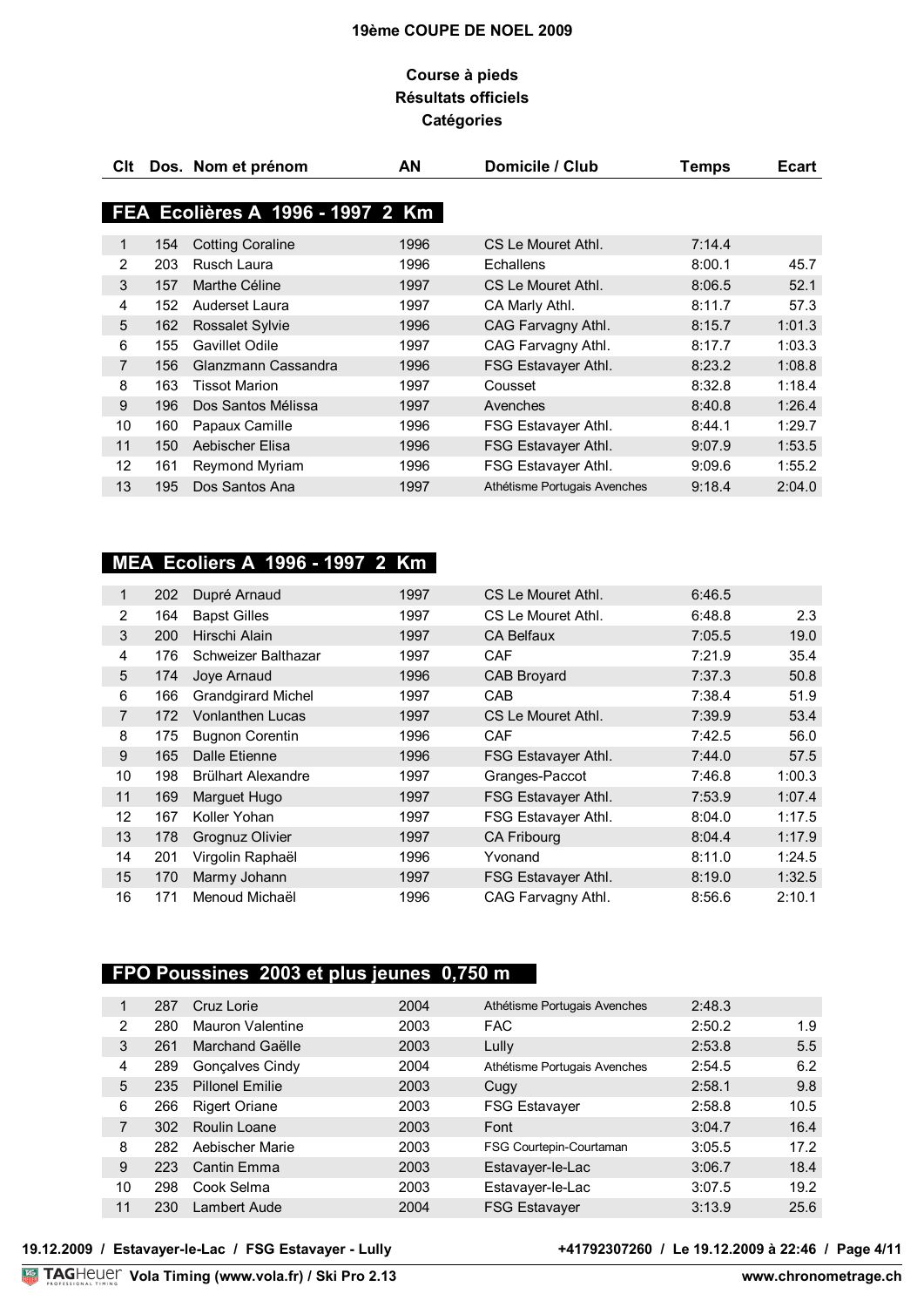## **Course à pieds Résultats officiels Catégories**

| Clt |     | Dos. Nom et prénom       | AN   | Domicile / Club              | <b>Temps</b> | <b>Ecart</b> |
|-----|-----|--------------------------|------|------------------------------|--------------|--------------|
| 12  | 288 | <b>Felix Catarina</b>    | 2004 | Athétisme Portugais Avenches | 3:18.0       | 29.7         |
| 13  | 226 | <b>Currat Marie</b>      | 2004 | Essert                       | 3:22.2       | 33.9         |
| 14  | 290 | Rodrigues Luana          | 2003 | Athétisme Portugais Avenches | 3:24.7       | 36.4         |
| 15  | 276 | Aeby Soline              | 2003 | Estavayer-le-Lac             | 3:25.6       | 37.3         |
| 16  | 300 | <b>Tornier Nina</b>      | 2004 | Estavayer-le-Lac             | 3:30.8       | 42.5         |
| 17  | 236 | Pythoud Louane           | 2004 | <b>FSG Estavayer</b>         | 3:34.5       | 46.2         |
| 18  | 234 | Ngosso Schana            | 2003 | <b>FSG Estavayer</b>         | 3:35.9       | 47.6         |
| 19  | 224 | Carrard Léa              | 2003 | <b>FSG Estavayer</b>         | 3:42.0       | 53.7         |
| 20  | 303 | <b>Walzer Marie</b>      | 2004 | Estavayer-le-Lac             | 3:43.4       | 55.1         |
| 21  | 279 | Vancardo Vanessa         | 2005 | <b>FAC</b>                   | 3:43.9       | 55.6         |
| 22  | 269 | <b>Currat Sarah</b>      | 2003 |                              | 3:49.8       | 1:01.5       |
| 23  | 286 | Gigandet Jessica         | 2004 | Athétisme Portugais Avenches | 3:53.3       | 1:05.0       |
| 24  | 294 | <b>Krattinger Elodie</b> | 2005 | Estavayer-le-Lac             | 3:57.9       | 1:09.6       |
| 25  | 265 | <b>Rigert Saskia</b>     | 2005 | <b>FSG Estavayer</b>         | 3:59.2       | 1:10.9       |
| 26  | 232 | Liechti Sofia            | 2005 | <b>FSG Estavayer</b>         | 4:00.9       | 1:12.6       |
| 27  | 268 | Chardonnens Claire Emy   | 2005 | Estavayer-le-Lac             | 4:09.3       | 1:21.0       |
| 28  | 227 | Dalle Solange            | 2004 | <b>FSG Estavayer</b>         | 4:17.0       | 1:28.7       |
| 29  | 295 | Jabornigg Emma           | 2004 | Domdidier                    | 4:18.6       | 1:30.3       |
| 30  | 263 | Murith Elyne             | 2006 | marsens                      | 4:27.1       | 1:38.8       |
| 31  | 222 | Bütikofer Léna           | 2003 | Treytorrens                  | 4:28.2       | 1:39.9       |
| 32  | 271 | Peris Chenoa             | 2004 | <b>FSG Estavayer</b>         | 4:31.6       | 1:43.3       |
| 33  | 273 | Siegrist Ines            | 2003 | Estavayer-le-Lac             | 4:33.0       | 1:44.7       |
| 34  | 225 | Chavaillaz Leonor        | 2005 | <b>FSG Estavayer</b>         | 4:39.8       | 1:51.5       |
| 35  | 272 | Peris Kayla              | 2005 | <b>Gym Parents-Enfants</b>   | 4:44.6       | 1:56.3       |
| 36  | 307 | Nuoffer Chloé            | 2006 | <b>CA Belfaux</b>            | 4:47.6       | 1:59.3       |
| 37  | 233 | Mehmetaj Elea            | 2006 | <b>FSG Estavayer</b>         | 4:48.9       | 2:00.6       |
| 38  | 297 | Cook Ezia                | 2005 | Estavayer-le-Lac             | 4:52.0       | 2:03.7       |
| 39  | 221 | Berger Cylia             | 2006 | <b>FSG Estavayer</b>         | 4:53.6       | 2:05.3       |
| 40  | 299 | Marmy Sanaé              | 2006 | <b>Bussy</b>                 | 4:54.8       | 2:06.5       |
| 41  | 228 | Glanzmann Tamara         | 2003 | <b>FSG Estavayer</b>         | 5:13.7       | 2:25.4       |
| 42  | 281 | Kapeller Gwendoline      | 2006 | Cottens                      | 5:25.0       | 2:36.7       |
| 43  | 238 | Roggo Céline             | 2005 | <b>Berne</b>                 | 5:56.8       | 3:08.5       |
| 44  | 237 | Roggo Amélie             | 2006 | <b>Berne</b>                 | 5:57.9       | 3:09.6       |
|     |     |                          |      |                              |              |              |

# **MPO Poussins 2003 et plus jeunes 0,750 m**

| 1  | 283 | Stalder Sven              | 2003 | FsG Courtepin-Courtaman      | 2:34.3 |      |
|----|-----|---------------------------|------|------------------------------|--------|------|
| 2  | 277 | Naki Joel                 | 2004 | <b>FAC</b>                   | 2:36.0 | 1.7  |
| 3  | 260 | Sow Karim                 | 2003 | Estavayer-le-Lac             | 2:47.0 | 12.7 |
| 4  | 249 | Glauser Gaspard           | 2003 | FSG Estavayer Athl.          | 2:52.1 | 17.8 |
| 5  | 244 | <b>Chastonay Gauthier</b> | 2003 | Villars-sur-Glâne            | 3:01.7 | 27.4 |
| 6  | 293 | Moreira Leonardo          | 2004 | Athétisme Portugais Avenches | 3:02.2 | 27.9 |
| 7  | 274 | <b>Delley Yannick</b>     | 2004 | Estavayer-le-Lac             | 3:06.1 | 31.8 |
| 8  | 305 | Jaquier Colin             | 2004 | Estavayer-le-Lac             | 3:20.1 | 45.8 |
| 9  | 254 | <b>Pauchard Mathias</b>   | 2003 | <b>FSG Estavayer</b>         | 3:20.6 | 46.3 |
| 10 | 253 | Mehmetaj Ziad             | 2003 | Murist                       | 3:21.3 | 47.0 |
| 11 | 306 | Nuoffer Florian           | 2004 | <b>CA Belfaux</b>            | 3:26.6 | 52.3 |
| 12 | 292 | Dos Santos Renato         | 2004 | Athétisme Portugais Avenches | 3:29.5 | 55.2 |
| 13 | 258 | Rodriguez Loris           | 2004 | Estavayer-le-Lac             | 3:32.2 | 57.9 |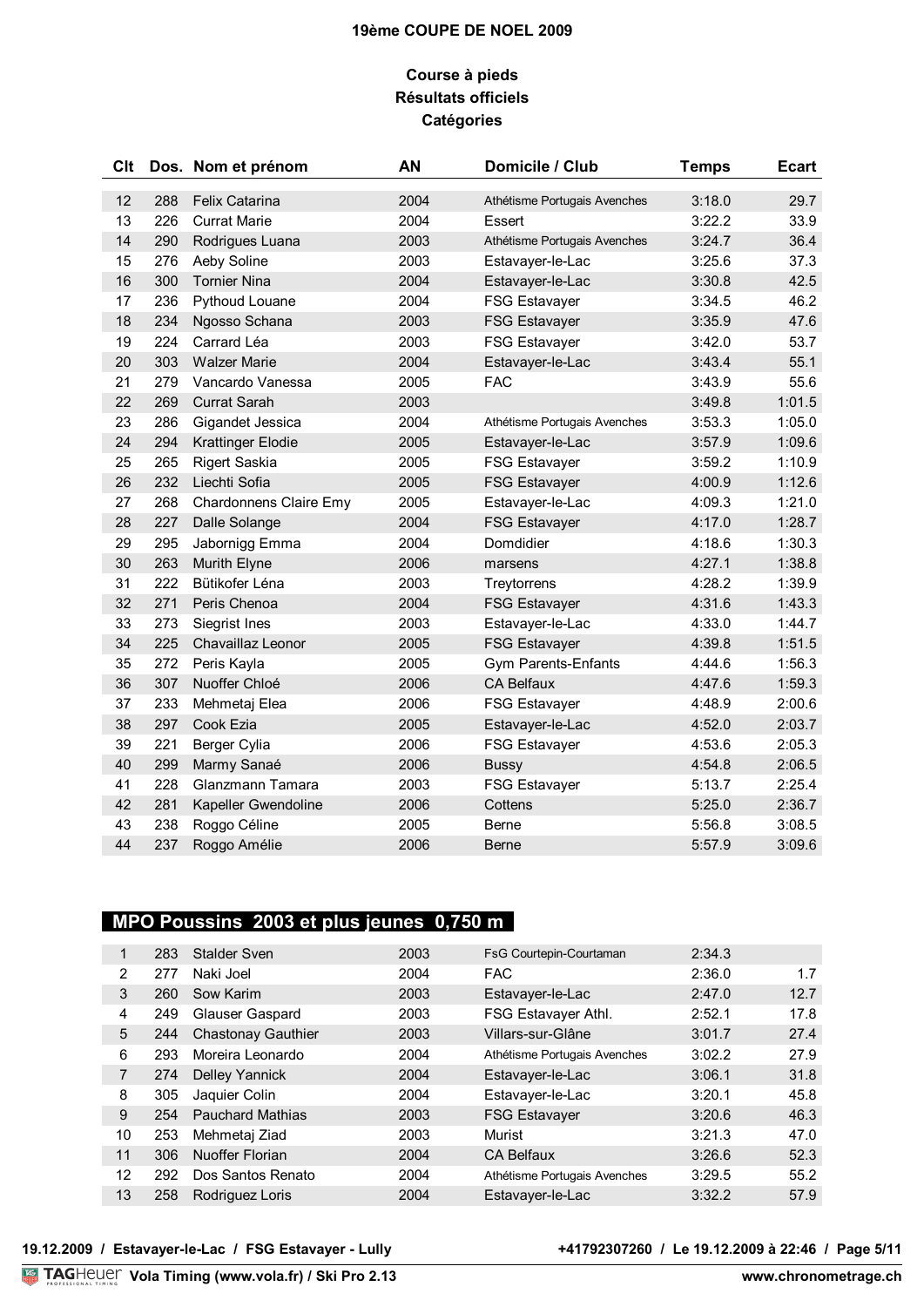## **Course à pieds Résultats officiels Catégories**

| Clt |     | Dos. Nom et prénom        | AN   | Domicile / Club              | <b>Temps</b> | <b>Ecart</b> |
|-----|-----|---------------------------|------|------------------------------|--------------|--------------|
| 14  | 247 | Gander Jules              | 2004 | Châbles                      | 3:32.9       | 58.6         |
| 15  | 248 | Gharbi Kilian             | 2003 | FSG Estavayer Athl.          | 3:35.1       | 1:00.8       |
| 16  | 251 | <b>Gysler David</b>       | 2004 | <b>FSG Estavayer</b>         | 3:38.4       | 1:04.1       |
| 17  | 257 | <b>Renfer Mathias</b>     | 2004 | <b>FSG Estavayer</b>         | 3:46.2       | 1:11.9       |
| 18  | 264 | <b>Murith Tom</b>         | 2005 | <b>Marsens</b>               | 3:47.0       | 1:12.7       |
| 19  | 243 | Chastonay Aloys           | 2005 | Villars-sur-Glâne            | 3:48.9       | 1:14.6       |
| 20  | 252 | Marmy Steve               | 2004 | <b>FSG Estavayer</b>         | 3:51.9       | 1:17.6       |
| 21  | 240 | Berger Kylian             | 2004 | <b>FSG Estavayer</b>         | 3:56.3       | 1:22.0       |
| 22  | 256 | Périsset Arnaud           | 2004 | Domdidier                    | 4:12.0       | 1:37.7       |
| 23  | 284 | Mille Mathieu             | 2004 | Estavayer-le-Lac             | 4:14.4       | 1:40.1       |
| 24  | 291 | Reis Tim                  | 2005 | Athétisme Portugais Avenches | 4:20.8       | 1:46.5       |
| 25  | 259 | Verdon Simon              | 2005 | Font                         | 4:29.6       | 1:55.3       |
| 26  | 301 | <b>Grandgirard Maxime</b> | 2005 | Club Estavayer-le-Lac        | 4:33.7       | 1:59.4       |
| 27  | 275 | <b>Krattinger Alex</b>    | 2005 | <b>FSG Estavayer</b>         | 4:34.7       | 2:00.4       |
| 28  | 239 | <b>Berger Alexis</b>      | 2006 | <b>FSG Estavayer</b>         | 4:41.1       | 2:06.8       |
| 29  | 304 | <b>Baeriswyl Loris</b>    | 2006 | Farvagny                     | 4:57.9       | 2:23.6       |
| 30  | 285 | Mille Simon               | 2006 | Estavayer-le-Lac             | 5:06.2       | 2:31.9       |
| 31  | 262 | <b>Marchand Nolan</b>     | 2006 | <b>FSG Estavayer</b>         | 5:38.2       | 3:03.9       |
| 32  | 242 | Carrard Rémi              | 2006 | <b>FSG Estavayer</b>         | 5:53.2       | 3:18.9       |
| 33  | 255 | <b>Pauchard Quentin</b>   | 2003 | <b>FSG Estavayer</b>         | 6:00.6       | 3:26.3       |

# **FCB Cadettes B 1994 - 1995 3 Km**

|   | 323 | Droux Caroline            | 1995 | LV Wettingen-Baden  | 11:36.2 |        |
|---|-----|---------------------------|------|---------------------|---------|--------|
| 2 | 353 | <b>Curchod Emmanuelle</b> | 1994 | USY                 | 11:42.7 | 6.5    |
| 3 | 350 | Marmy Delphine            | 1994 | CA Broyard          | 11:57.2 | 21.0   |
| 4 | 325 | Kilchoer Lyse             | 1995 | CS Le Mouret Athl.  | 12:40.2 | 1:04.0 |
| 5 | 356 | <b>Héritier Fiona</b>     | 1995 | Yvonand             | 12:53.9 | 1:17.7 |
| 6 | 322 | <b>Chavanne Marion</b>    | 1995 | CAG Farvagny Athl.  | 13:29.6 | 1:53.4 |
|   | 326 | Skergat Ayla              | 1995 | FSG Estavayer Athl. | 13:43.4 | 2:07.2 |
| 8 | 321 | Bernasconi Léa            | 1995 | FSG Estavayer Athl. | 14:38.4 | 3:02.2 |

# **MCB Cadets B 1994 - 1995 3 Km**

|    | 324 | Keller Tim              | 1995 | Rüfenacht           | 9:45.3  |        |
|----|-----|-------------------------|------|---------------------|---------|--------|
| 2  | 335 | Schenker Frédéric       | 1994 | CA Marly Athl.      | 10:10.5 | 25.2   |
| 3  | 329 | Martin Cyril            | 1995 | FSG Estavayer Athl. | 10:28.6 | 43.3   |
| 4  | 332 | <b>Neuhaus Baptiste</b> | 1995 | CS Le Mouret Athl.  | 10:58.4 | 1:13.1 |
| 5  | 346 | Scheder Joël            | 1995 | CAF                 | 11:14.1 | 1:28.8 |
| 6  | 327 | Andrey François         | 1995 | Estavayer-le-Lac    | 11:16.5 | 1:31.2 |
|    | 328 | <b>Emmenegger Steve</b> | 1995 | FSG Estavayer Athl. | 12:11.5 | 2:26.2 |
| 8  | 334 | Reymond Raphaël         | 1995 | Estavayer-le-Lac    | 12:14.6 | 2:29.3 |
| 9  | 352 | Rama Fondo Diego        | 1994 | Estavayer-le-Lac    | 12:52.2 | 3:06.9 |
| 10 | 333 | Pittet Diemi            | 1995 | CAG Farvagny Athl.  | 13:26.5 | 3:41.2 |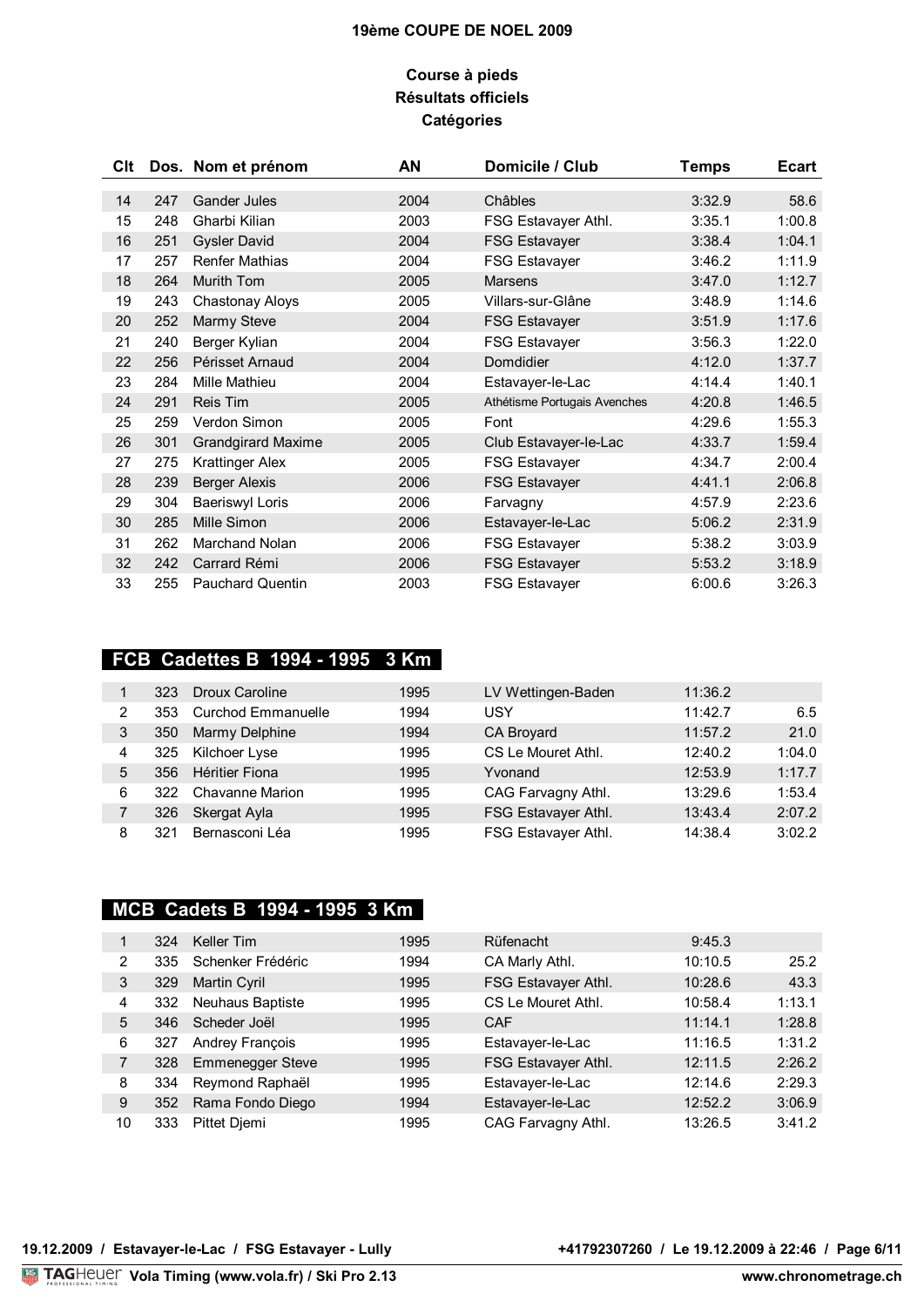## **Course à pieds Résultats officiels Catégories**

| Clt |     | Dos. Nom et prénom            | AN   | Domicile / Club    | Temps   | <b>Ecart</b> |
|-----|-----|-------------------------------|------|--------------------|---------|--------------|
|     |     | MCA Cadets A 1992 - 1993 3 Km |      |                    |         |              |
| 1   | 336 | Dhif Saad                     | 1992 | CA Marly Athl.     | 9:07.7  |              |
| 2   | 349 | Grivel Maxime                 | 1992 | <b>CA Brovard</b>  | 9:10.9  | 3.2          |
| 3   | 338 | Jaquet Landry                 | 1993 | CAG Farvagny Athl. | 9:45.7  | 38.0         |
| 4   | 357 | Perseghini Robin              | 1992 | Châtillon          | 10:31.3 | 1:23.6       |
| 5   | 347 | Renevey Florian               | 1993 | CA Broyard         | 10:34.7 | 1:27.0       |
| 6   | 348 | Cuvit Corentin                | 1993 | CA Broyard         | 10:54.0 | 1:46.3       |

# **FP Populaires dames 1989 et plus âgées 3 Km**

| 1  | 351 | <b>Gutknecht Anaïs</b> | 91 | CA Broyard                   | 11:57.7 |        |
|----|-----|------------------------|----|------------------------------|---------|--------|
| 2  | 339 | Ansermet Nicole        | 85 | Montbrelloz                  | 12:18.3 | 20.6   |
| 3  | 359 | Schöni Sandra          | 69 | Toni Hasler Race Team        | 12:29.2 | 31.5   |
| 4  | 343 | <b>Rigert Esther</b>   | 73 | Estavayer-le-Lac             | 13:37.8 | 1:40.1 |
| 5  | 354 | Meigniez Gaëlle        | 83 | <b>Triclub Esta-Broye</b>    | 14:05.2 | 2:07.5 |
| 6  | 355 | Hausmann Karin         | 69 | Tri-clu-Esta-Broye-Procycles | 14:06.8 | 2:09.1 |
| 7  | 111 | <b>INCONNU</b>         | 82 |                              | 15:02.3 | 3:04.6 |
| 8  | 112 | <b>Truffer Nadja</b>   | 86 | Amway                        | 16:00.9 | 4:03.2 |
| 9  | 342 | Meuwly Marie-Claude    | 56 | <b>FSG Estavayer</b>         | 16:07.5 | 4:09.8 |
| 10 | 344 | Joye Géraldine         | 70 | Payerne                      | 16:18.7 | 4:21.0 |
| 11 | 358 | Cook Véronique         | 72 | Estavayer-le-Lac             | 17:13.3 | 5:15.6 |
| 12 | 113 | Betti Jasmin           | 86 | Amway                        | 17:17.4 | 5:19.7 |
| 13 | 114 | <b>Betti Margrith</b>  | 53 | Amway                        | 17:28.6 | 5:30.9 |
| 14 | 341 | Meuwly Isabelle        | 77 | Estavayer-le-Lac             | 19:16.2 | 7:18.5 |

# **MP Populaires hommes 1989 et plus âgés 5 Km**

| $\mathbf{1}$   | 470 | <b>Wirz Olivier</b>        | 80 | Amway                        | 16:30.3 |        |
|----------------|-----|----------------------------|----|------------------------------|---------|--------|
| 2              | 439 | Monney Christian           | 65 | Cycles Pache Rosé            | 17:15.3 | 45.0   |
| 3              | 448 | <b>Cormnboeuf Gilles</b>   | 76 | Fribourg                     | 17:21.0 | 50.7   |
| 4              | 450 | Knoepfli Damien            | 79 | Tri-clu-Esta-Broye-Procycles | 17:22.2 | 51.9   |
| 5              | 429 | <b>Aebischer Patrick</b>   | 84 | CA Fribourg                  | 17:43.9 | 1:13.6 |
| 6              | 453 | Schaller Cédric            | 74 | Tri-clu-Esta-Broye-Procycles | 18:16.7 | 1:46.4 |
| $\overline{7}$ | 432 | Pury Marc                  | 70 | Tri-clu-Esta-Broye-Procycles | 18:39.6 | 2:09.3 |
| 8              | 441 | Aeby Patrick               | 72 | Marly                        | 18:52.3 | 2:22.0 |
| 9              | 398 | Scheerle Stefan            | 81 | Amway                        | 18:53.5 | 2:23.2 |
| 10             | 389 | Nuoffer Julien             | 74 | Léchelles                    | 18:56.4 | 2:26.1 |
| 11             | 375 | <b>Brasey Pierre</b>       | 71 | Font                         | 18:57.9 | 2:27.6 |
| 12             | 465 | <b>Forestier Pascal</b>    | 58 | <b>Molondin</b>              | 19:02.2 | 2:31.9 |
| 13             | 428 | Wobmann Julien             | 85 | CA Fribourg                  | 19:03.5 | 2:33.2 |
| 14             | 447 | Corminboeuf Xavier         | 78 | Grandvillard                 | 19:12.0 | 2:41.7 |
| 15             | 443 | Jabornigg Richard          | 72 | Domdidier                    | 19:15.0 | 2:44.7 |
| 16             | 208 | Lehmann Alain              | 68 | Grandcour                    | 19:23.4 | 2:53.1 |
| 17             | 461 | Nicolet Régis              | 80 | Ménières                     | 19:30.0 | 2:59.7 |
| 18             | 427 | <b>Chardonnens Yannick</b> | 74 | <b>Triclub Esta-Broye</b>    | 19:32.9 | 3:02.6 |
| 19             | 458 | <b>Carrard Laurent</b>     | 75 | Avenches                     | 19:44.7 | 3:14.4 |
| 20             | 390 | Oberhofer Laurent          | 66 | Fribourg                     | 19:51.7 | 3:21.4 |

+41792307260 / Le 19.12.2009 à 22:46 / Page 7/11<br>www.chronometrage.ch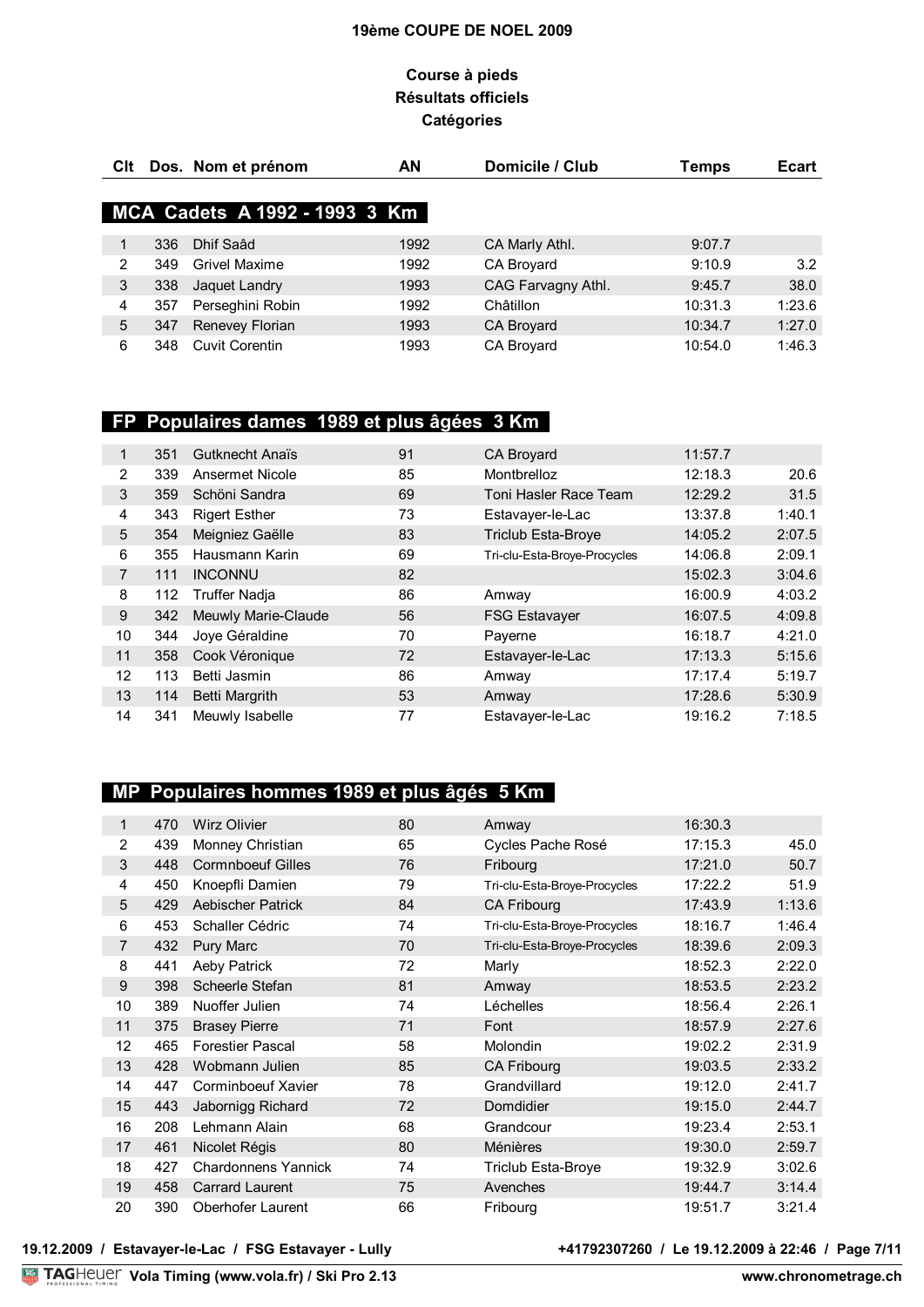## **Course à pieds Résultats officiels Catégories**

| Clt |     | Dos. Nom et prénom      | <b>AN</b> | Domicile / Club               | <b>Temps</b> | <b>Ecart</b> |
|-----|-----|-------------------------|-----------|-------------------------------|--------------|--------------|
| 21  | 440 | Pradervand Jérôme       | 77        | Team O'Local                  | 19:53.7      | 3:23.4       |
| 22  | 445 | Tornare Germain         | 93        | Team Lys'Alp                  | 20:12.0      | 3:41.7       |
| 23  | 404 | Zuccoli Jean-Michel     | 74        | Volley Hommes Estavayer       | 20:13.1      | 3:42.8       |
| 24  | 397 | Sallin Dimitri          | 88        | <b>Bulle</b>                  | 20:19.7      | 3:49.4       |
| 25  | 462 | <b>Rosset Gilles</b>    | 69        | St-Aubin                      | 20:27.8      | 3:57.5       |
| 26  | 395 | Ruckstuhl Yael          | 78        | Avenches                      | 21:01.7      | 4:31.4       |
| 27  | 371 | <b>Ansermet Pascal</b>  | 62        | Montbrelloz                   | 21:05.1      | 4:34.8       |
| 28  | 451 | Rémy Charles-Henri      | 53        | CA Belfaux                    | 21:34.6      | 5:04.3       |
| 29  | 444 | Plancherel Christian    | 77        | <b>Bussy</b>                  | 21:41.3      | 5:11.0       |
| 30  | 376 | <b>Braun Olivier</b>    | 77        | Amway                         | 22:10.6      | 5:40.3       |
| 31  | 373 | <b>Bless Marc</b>       | 89        | Amway                         | 22:11.1      | 5:40.8       |
| 32  | 383 | <b>Haueter Matthias</b> | 83        | Amway                         | 22:11.7      | 5:41.4       |
| 33  | 396 | Rüttimann Marc          | 72        | <b>Bussy</b>                  | 22:39.5      | 6:09.2       |
| 34  | 454 | Chassot Pierre-André    | 69        | <b>Bussy</b>                  | 22:41.4      | 6:11.1       |
| 35  | 455 | Dubey Eric              | 69        | Sévaz                         | 22:52.1      | 6:21.8       |
| 36  | 435 | Egger Nicolas           | 70        | Frasses                       | 23:02.1      | 6:31.8       |
| 37  | 456 | Marmy Christophe        | 68        | <b>Bussy</b>                  | 23:04.7      | 6:34.4       |
| 38  | 560 | Vuilleumier Christophe  | 73        | Amway                         | 23:09.6      | 6:39.3       |
| 39  | 382 | Geinoz Christian        | 71        | Amway                         | 23:19.4      | 6:49.1       |
| 40  | 401 | <b>Walser Felix</b>     | 58        | Amway                         | 23:40.3      | 7:10.0       |
| 41  | 467 | Mentha Claude           | 49        | Yverdon-les-Bains             | 23:42.4      | 7:12.1       |
| 42  | 457 | <b>Stauffer Harry</b>   | 65        | Volley Mixte Estavayer        | 24:06.7      | 7:36.4       |
| 43  | 468 | Bondallaz Jean-Michel   | 51        | Estavayer-le-Lac              | 24:07.5      | 7:37.2       |
| 44  | 485 | Pauli Roland            | 63        | Amway                         | 24:42.4      | 8:12.1       |
| 45  | 400 | Sidler Fabian           | 82        | Amway                         | 24:43.0      | 8:12.7       |
| 46  | 386 | Lambert Romain          | 62        | Volley Hommes Estavayer       | 25:09.1      | 8:38.8       |
| 47  | 207 | Quirici Christophe      | 66        | Athlétisme Portugais Avenches | 25:16.0      | 8:45.7       |
| 48  | 378 | Conus Pierre-Alain      | 57        | Attalens                      | 26:17.1      | 9:46.8       |
| 49  | 380 | Fabbro Stefano          | 51        | Estavayer-le-Lac              | 26:28.5      | 9:58.2       |
| 50  | 559 | Saramago José           | 84        | Amway                         | 26:40.5      | 10:10.2      |
| 51  | 387 | Mehmetaj Naser          | 73        | Murist                        | 26:47.8      | 10:17.5      |
| 52  | 394 | Rodriguez Jorge         | 71        | Estavayer-le-Lac              | 28:57.9      | 12:27.6      |
| 53  | 492 | Münzel Norbert          | 57        | Amway                         | 29:16.2      | 12:45.9      |
| 54  | 466 | Schmutz Beat            | 43        | Düdingen                      | 29:38.2      | 13:07.9      |
| 55  | 388 | Milo Jean-Mathieu       | 68        | Amway                         | 30:27.9      | 13:57.6      |
| 56  | 374 | <b>Bourrat Bernard</b>  | 52        | Amway                         | 30:28.7      | 13:58.4      |
| 57  | 399 | INCONNU1                | 85        |                               | 30:42.1      | 14:11.8      |
| 58  | 431 | <b>Meichtry Martin</b>  | 85        | Niederwil                     | 31:33.9      | 15:03.6      |
| 59  | 402 | <b>Walser Pascal</b>    | 87        | Amway                         | 32:14.0      | 15:43.7      |
| 60  | 377 | Calvet Lucien           | 54        | Amway                         | 39:41.6      | 23:11.3      |

# **M19 Messieurs Juniors 1990 - 1991 5 Km**

|   | 405 | Demierre Stephane     | 1990 | Siviriez           | 16:26.4 |         |
|---|-----|-----------------------|------|--------------------|---------|---------|
|   | 206 | Sugnaux Florent       | 1991 | <b>CARC Romont</b> | 16:35.0 | 8.6     |
|   | 205 | <b>Maillard Kevin</b> | 1991 | <b>CARC Romont</b> | 16:49.0 | 22.6    |
|   | 406 | Oval Ninos            | 1990 | Amway              | 27:29.3 | 11:02.9 |
| 5 | 408 | Walser Cédric         | 1990 | Amway              | 28:02.1 | 11:35.7 |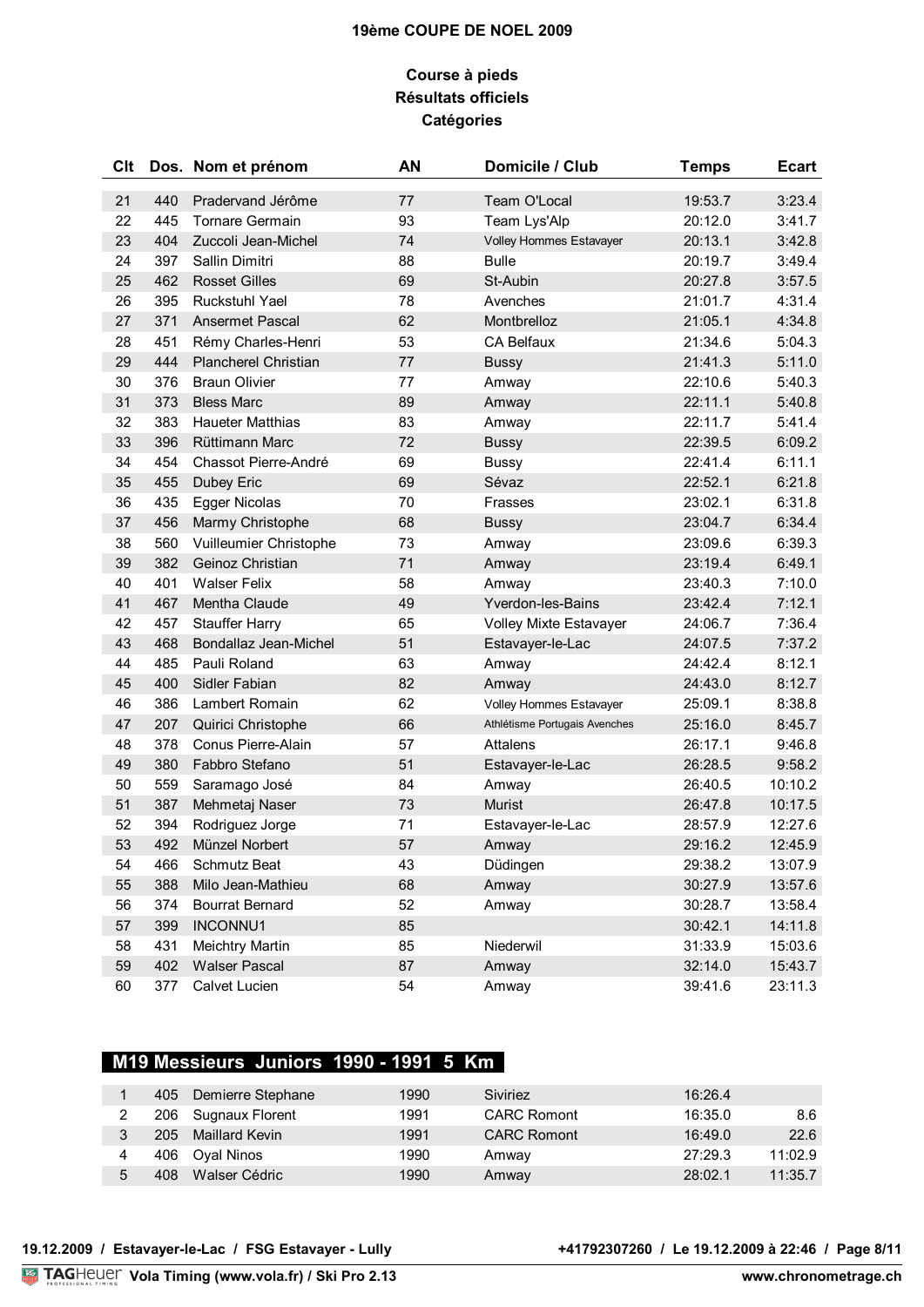## **Course à pieds Résultats officiels Catégories**

| Clt            |     | Dos. Nom et prénom           | AN   | Domicile / Club     | <b>Temps</b> | <b>Ecart</b> |
|----------------|-----|------------------------------|------|---------------------|--------------|--------------|
|                |     |                              |      |                     |              |              |
|                |     | F20 Dames 1 1990 - 1991 5 Km |      |                     |              |              |
| 1              | 430 | Monney Stéphanie             | 1970 | <b>CAG Farvagny</b> | 18:23.4      |              |
| 2              | 413 | Dubey Marianne               | 1970 | Vesin               | 19:00.0      | 36.6         |
| 3              | 446 | <b>Emery Laure-Christine</b> | 1980 | <b>CA Belfaux</b>   | 19:28.1      | 1:04.7       |
| 4              | 409 | Berset Nuoffer Christiane    | 1973 | Léchelles           | 19:46.7      | 1:23.3       |
| 5              | 410 | <b>Buchs Rachel</b>          | 1989 | Zumholz             | 20:03.5      | 1:40.1       |
| 6              | 417 | <b>Piccand Aline</b>         | 1983 | <b>Bulle</b>        | 20:18.9      | 1:55.5       |
| $\overline{7}$ | 414 | Dutoit Virginie              | 1982 | Lussy               | 20:52.4      | 2:29.0       |
| 8              | 418 | <b>Pillonel Sylvie</b>       | 1972 | Cugy                | 21:02.7      | 2:39.3       |
| 9              | 419 | Roggo Nicole                 | 1975 | <b>Berne</b>        | 21:51.2      | 3:27.8       |
| 10             | 416 | <b>Grandgirard Myriam</b>    | 1973 | A travers Cugy      | 21:54.0      | 3:30.6       |
| 11             | 460 | Combremont Séverine          | 1986 | <b>Ménières</b>     | 23:14.2      | 4:50.8       |
| 12             | 449 | Pauchard Céline              | 1977 | Fribourg            | 23:14.9      | 4:51.5       |
| 13             | 415 | Fabbro Alexandra             | 1971 | Estavayer-le-Lac    | 26:21.1      | 7:57.7       |
| 14             | 436 | Duc Christine                | 1978 | Estavayer-le-Lac    | 26:39.2      | 8:15.8       |
| 15             | 437 | Berger Véronique             | 1979 | Estavayer-le-Lac    | 26:39.8      | 8:16.4       |
| 16             | 434 | Périsset Mirella             | 1976 | Vesin               | 26:48.5      | 8:25.1       |

# **F40 Dames II 1960 - 1969 5 Km**

|   | 459 | <b>Gavin-Schneider Ruth</b> | 1965 | <b>CARC Romont</b>           | 18:02.7 |         |
|---|-----|-----------------------------|------|------------------------------|---------|---------|
| າ | 464 | Schaller Anita              | 1962 | CA Marly Athl.               | 19:18.7 | 1:16.0  |
| 3 | 422 | Marmy Conus Nelly           | 1965 | Attalens                     | 19:21.9 | 1:19.2  |
| 4 | 423 | Rey Marguerite              | 1963 | Ménières                     | 21:35.5 | 3:32.8  |
| 5 | 426 | <b>Eschler Edith</b>        | 1967 | Tri-clu-Esta-Broye-Procycles | 22:53.6 | 4:50.9  |
| 6 | 421 | Lambert Marianne            | 1968 | Font                         | 23:08.3 | 5:05.6  |
|   | 442 | Kaelin-Lurati Dominique     | 1963 | CA Marly Athl.               | 23:37.0 | 5:34.3  |
| 8 | 438 | Lambert Lina                | 1961 | <b>SCB</b>                   | 24:10.5 | 6:07.8  |
| 9 | 433 | Hermann Irene               | 1968 | Berne                        | 49:02.3 | 30:59.6 |

# **F50 Dames III 1959 et plus âgées 5 Km**

|   | 469 | Clement Fabienne           | 1959 | ACP Matran                   | 19:08.8 |        |
|---|-----|----------------------------|------|------------------------------|---------|--------|
|   |     | 452 Remy-Devito Giuseppina | 1959 | CA Belfaux                   | 20:24.4 | 1:15.6 |
|   | 463 | Torche Marianne            | 1956 | Fribourg                     | 23:06.7 | 3:57.9 |
|   | 424 | Baechler Marianne          | 1947 | Villars-sur-Glâne            | 23:26.4 | 4:17.6 |
| 5 | 425 | <b>Grobety Annick</b>      | 1955 | Tri-clu-Esta-Broye-Procycles | 25:37.7 | 6:28.9 |

# **M40 Vétérans I 1960 - 1969 8 Km**

|   | 502  | Gerber Markus          | 1960 | Gerbensport  | 25:43.6 |        |
|---|------|------------------------|------|--------------|---------|--------|
|   | 478  | <b>Guillet Laurent</b> | 1967 | Marly        | 27:04.1 | 1:20.5 |
|   | 475  | Buchs Willy            | 1964 | Zumholz      | 27:42.1 | 1:58.5 |
|   | 473. | Bersier Christian      | 1962 | Cousset      | 28:04.6 | 2:21.0 |
| 5 | 479  | Hurni Hansjörg         | 1963 | Villargiroud | 29:19.5 | 3:35.9 |

# **+41792307260** / Le 19.12.2009 à 22:46 / Page 9/11<br>www.chronometrage.ch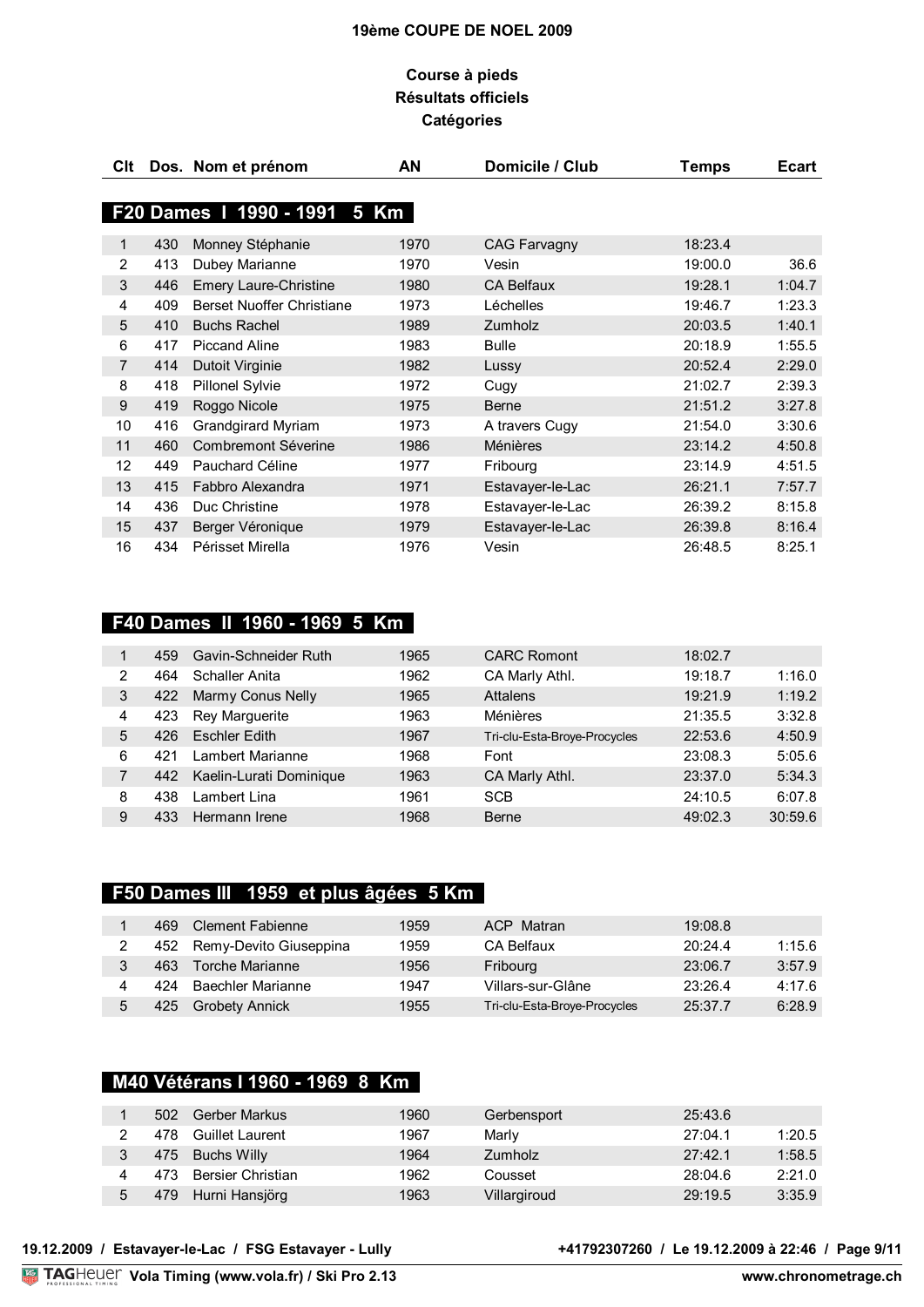## **Course à pieds Résultats officiels Catégories**

| CIt |     | Dos. Nom et prénom      | AN   | Domicile / Club   | <b>Temps</b> | <b>Ecart</b> |
|-----|-----|-------------------------|------|-------------------|--------------|--------------|
| 6   | 509 | Bachmann Christian      | 1966 | CA Marly Athl.    | 29:35.8      | 3:52.2       |
| 7   | 490 | Tugler Dominique        | 1963 | Cousset           | 30:10.6      | 4:27.0       |
| 8   | 488 | <b>Rickli Eric</b>      | 1962 | Genève            | 30:39.9      | 4:56.3       |
| 9   | 471 | <b>Althaus Daniel</b>   | 1968 | Amway             | 30:47.0      | 5:03.4       |
| 10  | 481 | Köstinger Guido         | 1960 | <b>Team MAHU</b>  | 30:54.6      | 5:11.0       |
| 11  | 487 | Rey Jean-Sébastien      | 1968 | A travers Cugy    | 31:00.6      | 5:17.0       |
| 12  | 513 | Ledermann Andreas       | 1967 | Bösingen          | 31:32.9      | 5:49.3       |
| 13  | 486 | Perritaz Joël           | 1968 | Villarlod         | 31:42.5      | 5:58.9       |
| 14  | 499 | Angeloz Henri           | 1964 | <b>CACPF</b>      | 31:48.1      | 6:04.5       |
| 15  | 506 | <b>Pierret Philippe</b> | 1967 | <b>CA Belfaux</b> | 31:51.9      | 6:08.3       |
| 16  | 508 | <b>Austinat Volker</b>  | 1967 | Cressier          | 32:25.4      | 6:41.8       |
| 17  | 474 | Bifrare Frédéric        | 1967 | Orsonnens         | 32:45.1      | 7:01.5       |
| 18  | 483 | Moser Werner            | 1960 | Amway             | 33:07.2      | 7:23.6       |
| 19  | 510 | Losey Pascal            | 1964 | <b>Murist</b>     | 33:16.4      | 7:32.8       |
| 20  | 489 | Schafer Frédéric        | 1965 | Rossens           | 33:43.6      | 8:00.0       |
| 21  | 511 | <b>Martin Thomas</b>    | 1962 | CAB Broyard       | 34:03.9      | 8:20.3       |
| 22  | 484 | Neuhaus Pascal          | 1968 | Le Mouret         | 35:19.7      | 9:36.1       |
| 23  | 500 | Hirschi Eric            | 1961 | Estavayer-le-Lac  | 45:30.2      | 19:46.6      |

# **M50 Vétérans II 1950 - 1959 8 Km**

|   | 505 | <b>Terreaux Bernard</b> | 1952 | CA Farvagny                  | 27:29.5 |        |
|---|-----|-------------------------|------|------------------------------|---------|--------|
| າ | 507 | <b>Piccand Gabriel</b>  | 1954 | CA Farvagny                  | 30:32.5 | 3:03.0 |
|   | 491 | Kolly Daniel            | 1957 | <b>CAG Farvagny</b>          | 33:33.2 | 6:03.7 |
| 4 | 512 | <b>Warpelin Richard</b> | 1958 | CAB Broyard                  | 34:02.8 | 6:33.3 |
| 5 | 504 | Thorimbert Jean-Marc    | 1957 | Tri-clu-Esta-Broye-Procycles | 35:58.1 | 8:28.6 |
| 6 | 496 | Yerly René              | 1955 | <b>VTT Broyard</b>           | 35:59.4 | 8:29.9 |
|   | 515 | Yerly Pierre-Benoît     | 1956 | Onnens                       | 36:30.9 | 9:01.4 |

# **M60 Vétérans III 1949 et plus âgés 8 Km**

|   | 514 | Bossy Jean-Daniel    | 1946 | CAB Broyard         | 31:49.6 |        |
|---|-----|----------------------|------|---------------------|---------|--------|
| 2 | 497 | Pauchard Bruno       | 1942 | Bösingen            | 32:50.2 | 1:00.6 |
| 3 | 494 | Descloux Marcel      | 1948 | <b>Riaz</b>         | 33:24.7 | 1:35.1 |
| 4 | 498 | Thalmann Paul        | 1949 | TV Bösingen         | 33:39.1 | 1:49.5 |
| 5 | 501 | Tramaux Walter       | 1946 | Estavayer-le-Lac    | 34:32.9 | 2:43.3 |
| 6 | 495 | Haymoz Kurt          | 1946 | Düdingen            | 34:43.2 | 2:53.6 |
|   | 493 | Chavaillaz Bernardin | 1943 | <b>CAG Farvagny</b> | 37:23.9 | 5:34.3 |
| 8 | 503 | Jentzen Reinhold     | 1942 | Basel               | 38:57.5 | 7:07.9 |

# **M20 Messieurs 1970 - 1989 8 Km**

| 564 | Piller Jari     | 1989 | TSV Düdingen           | 24:26.6 |        |
|-----|-----------------|------|------------------------|---------|--------|
| 573 | Meszaros Thomas | 1978 | CA Belfaux             | 24:58.4 | 31.8   |
| 551 | Girardet David  | 1979 | Trilogie sport Belfaux | 24:58.4 | 31.8   |
| 556 | Jenny Adrian    | 1979 | Schmitten              | 25:30.3 | 1:03.7 |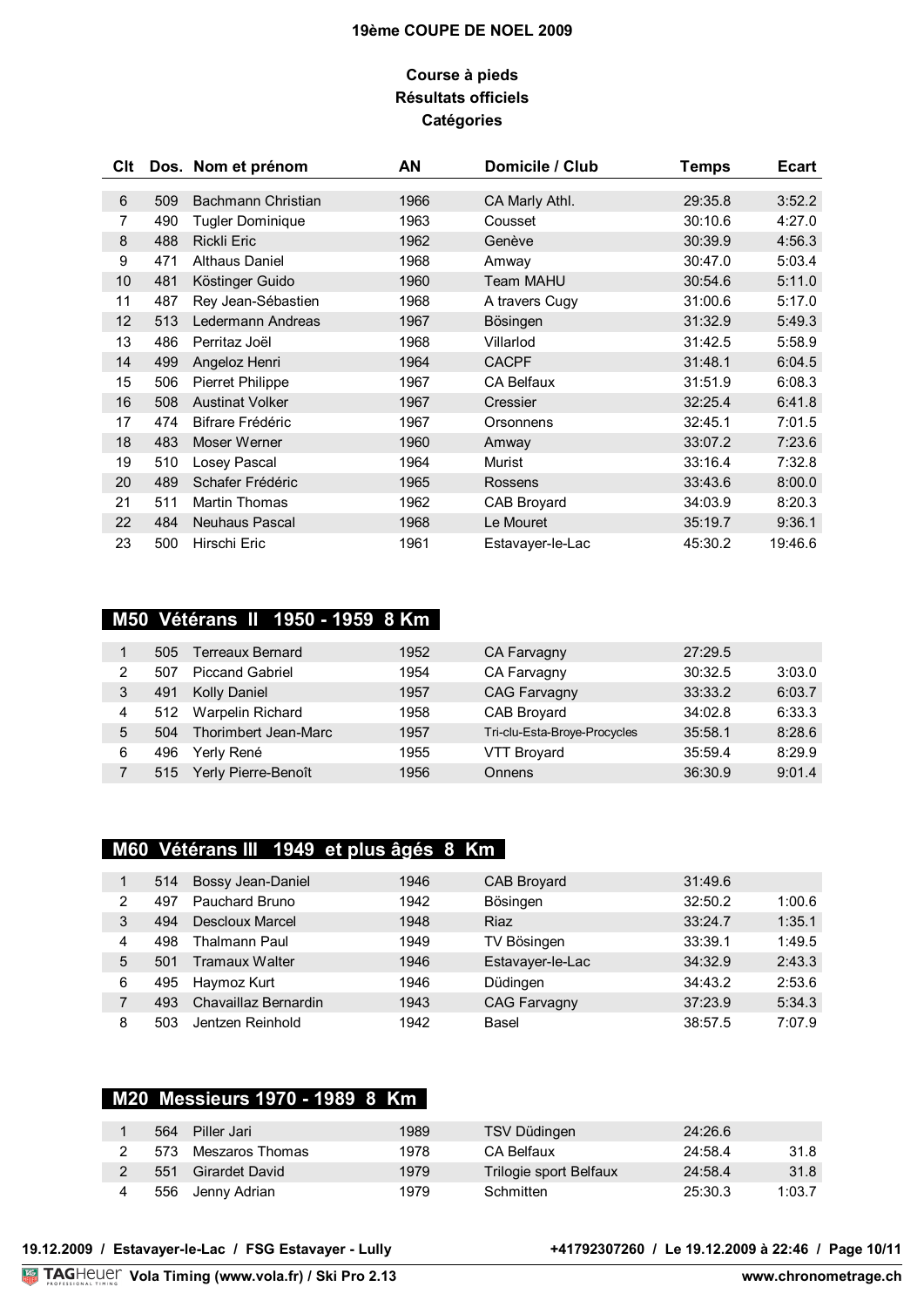# **Course à pieds Résultats officiels Catégories**

| Clt |     | Dos. Nom et prénom     | AN   | Domicile / Club              | <b>Temps</b> | <b>Ecart</b> |
|-----|-----|------------------------|------|------------------------------|--------------|--------------|
| 5   | 554 | Buchs Sébastien        | 1982 | Lussy                        | 25:58.5      | 1:31.9       |
| 6   | 569 | <b>Huber Erich</b>     | 1981 | Team Mahu                    | 26:41.5      | 2:14.9       |
| 7   | 574 | <b>Romanens Pierre</b> | 1973 | CA Farvagny                  | 27:23.0      | 2:56.4       |
| 8   | 563 | <b>Vysmek Petr</b>     | 1976 | Trilogie sport Belfaux       | 27:38.2      | 3:11.6       |
| 9   | 562 | <b>Thevoz Olivier</b>  | 1981 | <b>CA Belfaux</b>            | 27:52.0      | 3:25.4       |
| 10  | 566 | Thierrin Xavier        | 1979 | Villeneuve                   | 27:53.6      | 3:27.0       |
| 11  | 565 | <b>Fiaux Steeve</b>    | 1971 | Footing-Club Lausanne        | 28:17.8      | 3:51.2       |
| 12  | 571 | Tubach Laurent         | 1976 | Châbles                      | 28:27.6      | 4:01.0       |
| 13  | 570 | Page Steve             | 1980 | CA Rosé                      | 29:10.8      | 4:44.2       |
| 14  | 561 | Pürro Cédric           | 1980 | Tri-clu-Esta-Broye-Procycles | 29:12.5      | 4:45.9       |
| 15  | 558 | Périsset Sébastien     | 1978 | Domdidier                    | 29:19.5      | 4:52.9       |
| 16  | 555 | Ischi Sébastien        | 1982 | Môtier                       | 30:54.1      | 6:27.5       |
| 17  | 553 | Boudeau Sylvain        | 1973 | Lussy                        | 31:07.1      | 6:40.5       |
| 18  | 572 | Sallin Roland          | 1974 | Neyruz                       | 32:05.6      | 7:39.0       |
| 19  | 557 | Lusuardi Olivier       | 1975 | Fribourg                     | 33:06.6      | 8:40.0       |
| 20  | 568 | Gaillet Damien         | 1989 | <b>ETS</b>                   | 36:36.8      | 12:10.2      |
| 21  | 567 | Nell Christophe        | 1989 | <b>ETS</b>                   | 36:37.3      | 12:10.7      |

| <b>RECAPITULATIF</b> |              |
|----------------------|--------------|
| INSCRITS:            | 784          |
| ABSENTS:             | 112          |
| ABANDONS:            | <sup>0</sup> |
| DISQUALIFIES :       | O            |
| NON QUALIFIES :      |              |
| CLASSES:             | 672          |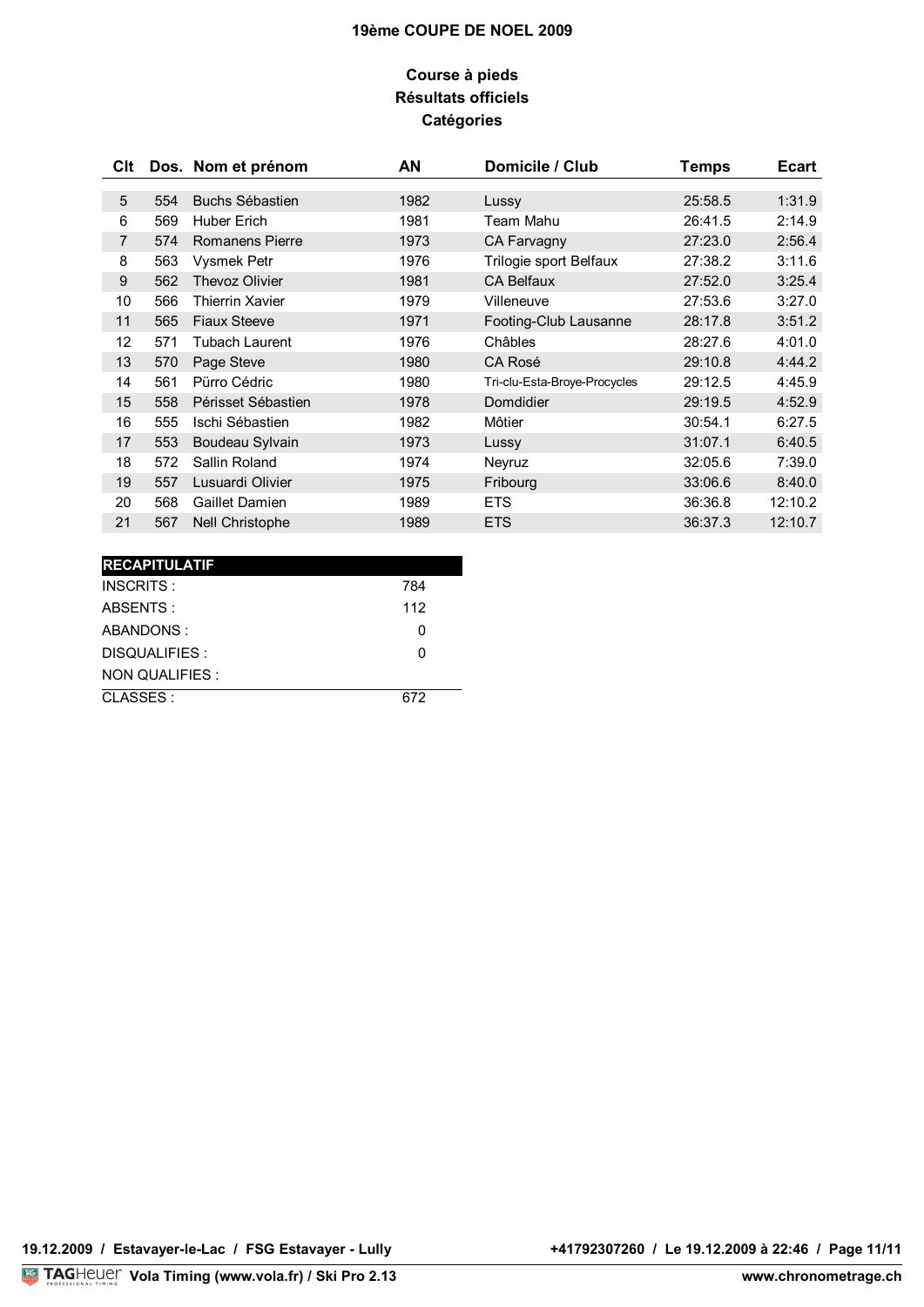# **Course à pieds Résultats officiels**

 **WW Walking / Nordic Walking Toutes et tous 5 Km** 

| Clt        | Dos. Nom et prénom                               | ΑN | Domicile / Club          | <u>Temps</u>             |
|------------|--------------------------------------------------|----|--------------------------|--------------------------|
| 55         | 601 Alessandrello Cristina                       |    | 1966 Amway               | 00:40:01.2               |
| 69         | 602 Althaus Anita                                |    | 1970 Amway               | 00:40:23.4               |
| 24         | 603 Amara Béatrice                               |    | 1961 Amway               | 00:37:00.9               |
| 52         | 605 Arnold Ramona                                |    | 1986 Amway               | 00:39:53.5               |
| 102        | 607 Balbierz Daniela                             |    | 1959 Amway               | 00:41:50.2               |
| 123        | 608 Bamert Sepp                                  |    | 1961 Amway               | 00:42:33.1               |
| 138        | 609 Bangerter Bernhard                           |    | 1970 Amway               | 00:43:12.7               |
| 135        | 611 Bärtschi Damaris                             |    | 1977 Amway               | 00:43:08.7               |
| 166        | 610 Bärtschi Renate                              |    | 1966 Amway               | 00:44:19.4               |
| 111        | 613 Basler Irène                                 |    | 1956 Amway               | 00:42:14.7               |
| 44         | 612 Basler René                                  |    | 1955 Amway               | 00:39:43.2               |
| 201        | 616 Baudet Claire-Lise                           |    | 1954 Amway               | 00:46:10.1               |
| 203        | 615 Baudet Emile                                 |    | 1935 Amway               | 00:46:21.4               |
| 202        | 617 Baudet Olivier                               |    | 1986 Amway               | 00:46:10.8               |
| 133        | 618 Bellon François                              |    | 1952 Amway               | 00:43:05.7               |
| 178        | 620 Bellon Mariana                               |    | 1983 Amway               | 00:44:31.7               |
| 132        | 619 Bellon Mariela                               |    | 1955 Amway               | 00:43:05.0               |
| 47         | 622 Bettex Lisette                               |    | 1944 Combremont-le-Petit | 00:39:48.9               |
| 182        | 625 Bettler Patrick                              |    | 1977 Amway               | 00:44:39.7               |
| 213        | 627 Bicker Martina                               |    | 1981 Amway               | 00:46:35.6               |
| 64         | 626 Bicker Stefan                                |    | 1971 Amway               | 00:40:18.7               |
| 189        | 628 Biderbost Renata                             |    | 1965 Amway               | 00:45:30.9               |
| 199        | 629 Bless Heidi                                  |    | 1955 Amway               | 00:46:04.4               |
| 228        | 630 Bolliger Walter                              |    | 1953 Amway               | 00:47:48.9               |
| 139        | 631 Bongni-Jutzi Regula                          |    | 1974 Amway               | 00:43:13.4               |
| 113        | 635 Boos Emilie                                  |    | 2000 Amway               | 00:42:16.9               |
| 11         | 633 Boos Gérald                                  |    | 1954 Amway               | 00:34:39.8               |
| 23         | 634 Boos Séverine                                |    | 1992 Amway               | 00:36:55.3               |
| 136        | 636 Boronka Damaris                              |    | 1978 Amway               | 00:43:11.4               |
| 49         | 922 Bovet Trudi                                  |    | 1940 Granges-Marnand     | 00:39:50.3               |
| 106        | 637 Braun Barbara                                |    | 1980 Amway               | 00:42:00.0               |
| 74         | 638 Brice Luc                                    |    | 1953 Amway               | 00:40:35.9               |
| 30         | 639 Brogle Roger                                 |    | 1981 Amway               | 00:38:05.3               |
| 208        | 640 Brun-Grampe Cornelia                         |    | 1964 Amway               | 00:46:24.3               |
| 104        | 642 Butin Tammy                                  |    | 1974 Amway               | 00:41:57.8               |
| 99         | 641 Butin Yannik                                 |    | 1973 Amway               | 00:41:45.6               |
| 31         | 644 Camerin Ivano                                |    | 1967 Amway               | 00:38:07.7               |
| 18         | 643 Camerin Roswitha                             |    | 1961 Amway               | 00:36:08.3               |
| 17         | 645 Camerin Sara-Jessica<br>648 Christian Verena |    | 1995 Amway               | 00:36:07.0               |
| 158        |                                                  |    | 1957 Amway               | 00:43:58.0               |
| 194        | 649 Coralles-Kury Marguerite                     |    | 1951 Amway               | 00:45:54.0               |
| 234        | 653 Crot Catherine                               |    | 1956 Amway               | 00:48:38.5               |
| 154<br>197 | 918 Culvet Mélanie<br>655 Däster Adrian          |    | Amway                    | 00:43:54.3               |
|            |                                                  |    | 1978 Amway               | 00:45:56.3<br>00:44:25.8 |
| 172<br>48  | 656 Daukaite Egidija<br>657 Davet Valérie        |    | 1983 Amway               | 00:39:49.8               |
| 143        | 659 David Abdulla                                |    | 1972 Amway<br>1964 Amway | 00:43:34.0               |
| 40         | 660 Devaud Fanny                                 |    | 1978 Amway               | 00:39:29.5               |
|            |                                                  |    |                          |                          |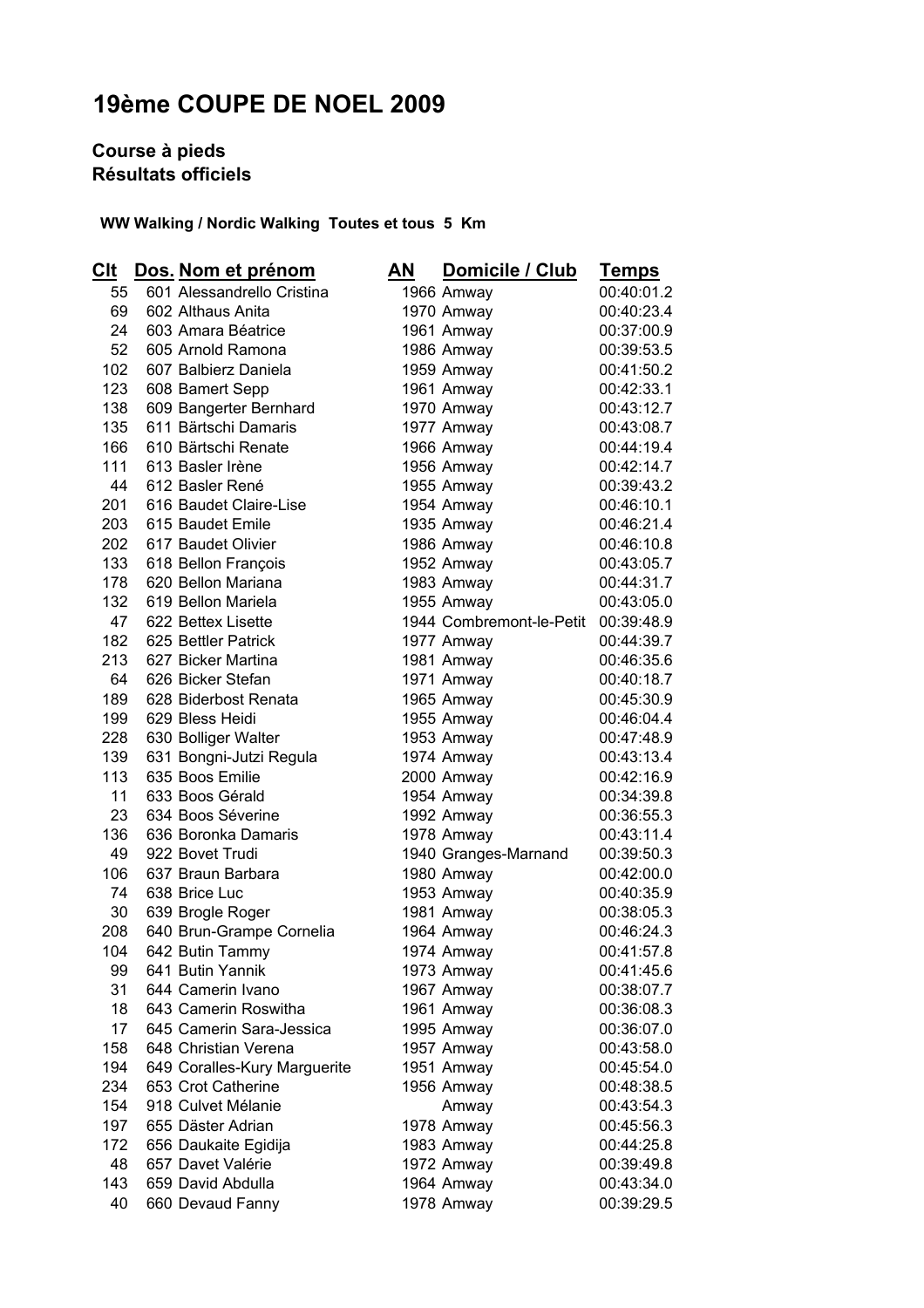| 39  | 661 Diethelm Andi                   | 1982 Amway               | 00:39:28.3 |
|-----|-------------------------------------|--------------------------|------------|
| 230 | 662 Dostie-Junod Danielle           | 1951 Amway               | 00:48:04.7 |
| 103 | 664 Dubov Adell                     | 2001 Amway               | 00:41:51.5 |
| 116 | 665 Dubov Heimmy                    | 1998 Amway               | 00:42:23.7 |
| 236 | 667 Egger Christa                   | 1965 Amway               | 00:49:36.4 |
| 26  | 666 Egger Sara                      | 1992 Amway               | 00:37:18.8 |
| 186 | 669 Erhard Andrea                   | 1974 Amway               | 00:45:01.7 |
| 185 | 668 Erhard Stefan                   | 1972 Amway               | 00:44:55.6 |
| 67  | 671 Feyer Georges                   | 1955 Amway               | 00:40:22.1 |
| 211 | 673 Fiechter Fabienne               | 1965 Amway               | 00:46:34.5 |
| 209 | 672 Fiechter Michel                 | Amway                    | 00:46:24.9 |
| 153 | 674 Fischer Kristina                | 1983 Amway               | 00:43:51.9 |
| 35  | 680 Flammer Céline                  | 1990 Amway               | 00:39:20.3 |
| 70  | 676 Flammer Christine               | 1985 Amway               | 00:40:24.4 |
| 77  | 678 Flammer Guido                   | 1958 Amway               | 00:40:39.0 |
| 122 | 679 Flammer Monika                  | 1960 Amway               | 00:42:30.1 |
| 36  | 677 Flammer Véronique               | 1986 Amway               | 00:39:22.3 |
| 151 | 682 Fluri Erich                     | 1967 Amway               | 00:43:41.6 |
| 95  | 681 Fluri Eveline                   | 1971 Amway               | 00:41:39.9 |
| 231 | 684 Freiburghaus Hans               | 1961 Amway               | 00:48:34.8 |
| 233 | 683 Freiburghaus Rosemarie          | 1960 Amway               | 00:48:37.1 |
| 92  | 686 Frey Benjamin                   | 1998 Amway               | 00:41:35.1 |
| 73  | 688 Frey Franziska                  | 1970 Amway               | 00:40:34.1 |
| 94  | 687 Frey Nathanael                  | 2001 Amway               | 00:41:39.2 |
| 72  | 685 Frey Richard                    | 1966 Amway               | 00:40:25.7 |
| 198 | 690 Friedrich Lukas                 | 1971 Amway               | 00:45:59.3 |
| 127 | 693 Fuchs Andrea                    | 1999 Amway               | 00:42:47.0 |
| 226 | 692 Fuchs Julina                    | 1998 Amway               | 00:47:43.1 |
| 225 | 691 Fuchs Michel                    | 1947 Amway               | 00:47:42.3 |
| 83  | 694 Furch Corinne                   | 1970 Amway               | 00:41:02.8 |
| 54  | 696 Furrer Simon                    | 1985 Amway               | 00:40:00.3 |
| 145 | 697 Gamba Sonia                     | 1965 Amway               | 00:43:35.3 |
| 1   | 698 Gasser Andreas                  | 1977 Amway               | 00:32:18.4 |
| 131 | 700 Gerber Marianne                 | 1946 Amway               | 00:43:02.7 |
| 159 | 701 Getzmann Irene                  | 1967 Amway               | 00:43:59.5 |
| 126 | 705 Gillard Annina                  |                          | 00:42:39.0 |
| 125 | 703 Gillard Michel                  | Amway                    | 00:42:38.2 |
|     | 702 Gillard Rachel                  | 1964 Amway               |            |
| 81  | 707 Gloor Barbara                   | 1967 Amway<br>1967 Amway | 00:40:52.3 |
| 97  | 709 Gloor Nico                      |                          | 00:41:43.7 |
| 96  |                                     | 2000 Amway               | 00:41:42.6 |
| 58  | 708 Gloor René                      | 1956 Amway               | 00:40:06.8 |
| 207 | 710 Grampe Uwe<br>712 Grische Tobia | 1954 Amway               | 00:46:23.7 |
| 79  |                                     | 1999 Amway               | 00:40:49.4 |
| 165 | 924 Grogg Verena                    | 1976 Amway               | 00:44:18.3 |
| 137 | 713 Grossenbacher Brigitte          | 1966 Amway               | 00:43:12.0 |
| 239 | 714 Guidi Catherine                 | 1957 Amway               | 00:49:53.5 |
| 87  | 716 Gweder Claudia                  | 1963 Amway               | 00:41:18.2 |
| 155 | 717 Gysel Brigitte                  | 1959 Amway               | 00:43:55.2 |
| 76  | 719 Haldimann Erich                 | 1962 Amway               | 00:40:37.8 |
| 75  | 718 Haldimann Susanne               | 1962 Amway               | 00:40:36.9 |
| 78  | 720 Hauser Antonella                | 1972 Amway               | 00:40:46.1 |
| 183 | 923 Heinis Hanspeter                | 1954 Amway               | 00:44:42.2 |
| 170 | 721 Heinis Karin                    | 1961 Amway               | 00:44:24.2 |
| 112 | 722 Hergert Andrea                  | 1977 Amway               | 00:42:16.1 |
| 238 | 723 Hettich Claudia                 | 1964 Amway               | 00:49:38.1 |
| 101 | 724 Heuberger Barbara               | 1963 Amway               | 00:41:48.8 |
| 157 | 725 Heuberger Lydia                 | 1936 Amway               | 00:43:57.2 |
| 109 | 726 Hofstettler Hans                | 1961 Amway               | 00:42:07.7 |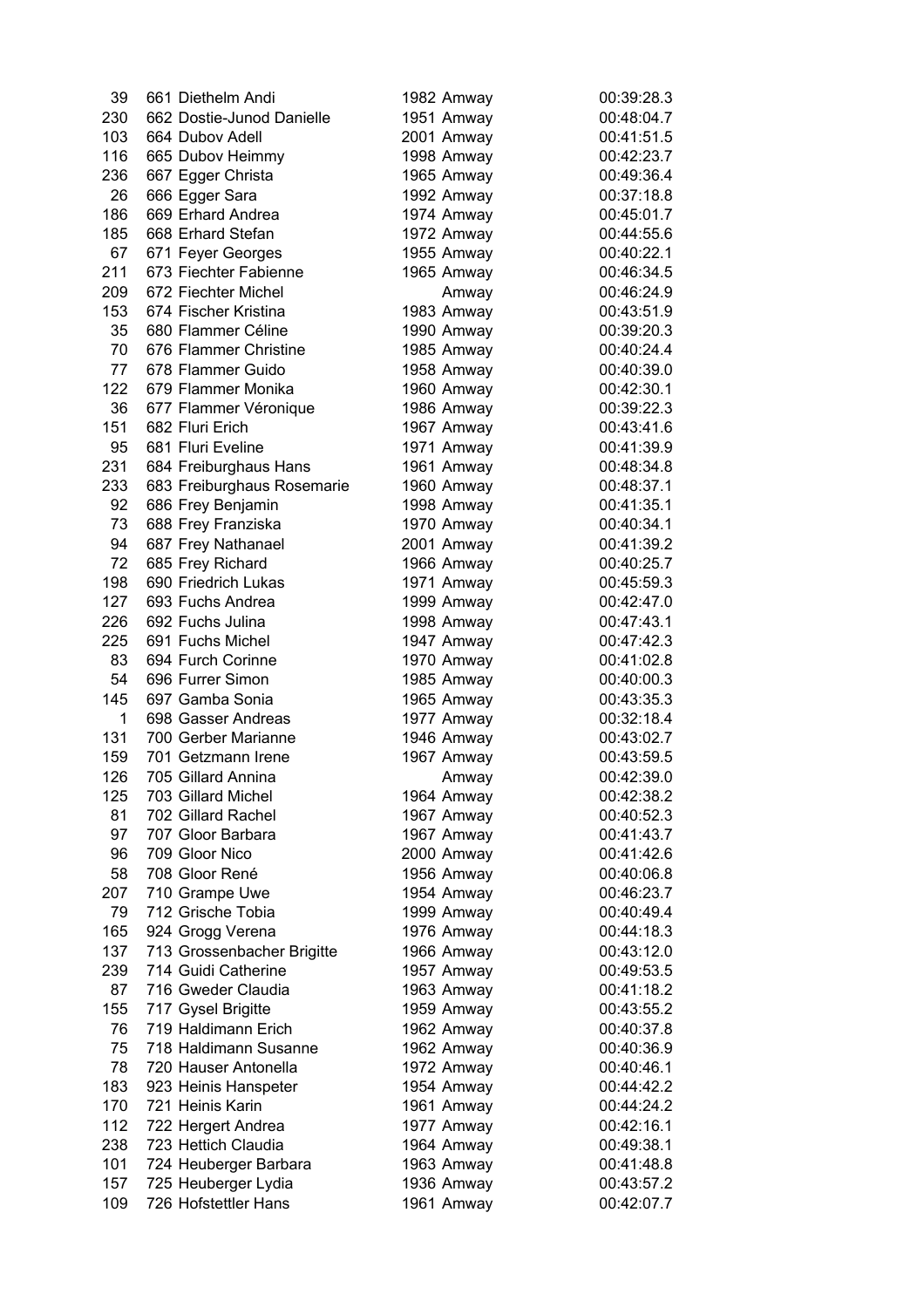| 120            | 731 Holzer Pascal          | 1998 Amway          | 00:42:26.9 |
|----------------|----------------------------|---------------------|------------|
| 121            | 729 Holzer Raymond         | 1969 Amway          | 00:42:28.3 |
| 108            | 733 Hubacher Andreas       | 1973 Amway          | 00:42:06.9 |
| 22             | 734 Humblet Jean-Luc       | 1958 Amway          | 00:36:15.7 |
| 60             | 736 Ingold Nathalie        | 1975 Amway          | 00:40:13.3 |
| 29             | 735 Ingold Werner          | 1972 Amway          | 00:38:04.2 |
| 160            | 737 Isoz Daniel            | Amway               | 00:44:00.2 |
| 206            | 739 Januth Fränzi          | 1959 Amway          | 00:46:23.1 |
| 188            | 740 Jaques Chantal         | 1977 Amway          | 00:45:30.5 |
| 171            | 741 Johner Anita           |                     | 00:44:25.1 |
|                |                            | 1965 Amway          |            |
| 240            | 743 Kaltschmied Kathrin    | 1967 Amway          | 00:49:54.2 |
| 4              | 744 Kaltschmied Megan      | 1995 Amway          | 00:33:54.1 |
| 8              | 745 Kaltschmied Nancy      | 1997 Amway          | 00:34:13.5 |
| 142            | 747 Käppeli Heinrich       | 1947 Amway          | 00:43:33.4 |
| 105            | 746 Käppeli Verena         | 1947 Amway          | 00:41:58.9 |
| 152            | 749 Keller Roland          | 1972 Amway          | 00:43:44.3 |
| 223            | 748 Keller Sandra          | 1974 Amway          | 00:47:40.0 |
| 232            | 752 Kiener Ruth            | 1982 Amway          | 00:48:36.2 |
| 134            | 753 Kohler Thérèse         | 1956 Amway          | 00:43:07.8 |
| 53             | 760 Krylow Elly            | 1986 Amway          | 00:39:59.1 |
| 219            | 762 Lama Barbara           | 1957 Amway          | 00:47:35.4 |
| 51             | 763 Lanz Silvan            | 1970 Amway          | 00:39:52.2 |
| 193            | 764 Le Roch Sylvain        | 1966 Amway          | 00:45:42.0 |
| 89             | 765 Leigundgut Sue         | 1977 Amway          | 00:41:19.7 |
| 6              | 766 Lerch Gian-Reto        | 1971 Amway          | 00:33:55.8 |
| 187            | 767 Locher Sabine          | 1977 Amway          | 00:45:10.8 |
| 196            | 768 Löpfe Bruno            | 1949 Amway          | 00:45:55.6 |
| 190            | 769 Löpfe Nadine           | 1980 Amway          | 00:45:31.4 |
| 38             | 770 Lüscher Nadine         | 1980 Amway          | 00:39:27.9 |
| 107            | 771 Lustenberger Agnés     | 1967 Amway          | 00:42:06.0 |
| 141            | 776 Mani Christen Natascha | 1976 Amway          | 00:43:21.7 |
| 235            | 774 Mani Marguerite        | 1954 Amway          | 00:49:01.5 |
| 68             | 773 Mani Patrizia          | 1980 Amway          | 00:40:22.8 |
| 50             | 777 Marmy Aisha            | 1986 Amway          | 00:39:50.8 |
| 9              | 779 Martin Nathalie        | 1971 Amway          | 00:34:36.3 |
| 147            | 782 Mattenberger Denise    | 1957 Amway          | 00:43:38.3 |
| 148            | 781 Mattenberger René      | 1955 Amway          | 00:43:39.0 |
| 46             | 783 Maurer Heinz           | 1954 Amway          | 00:39:45.9 |
| 41             | 784 Maurer Ruth            | 1960 Amway          | 00:39:33.1 |
| 214            | 788 Mettler Gaby           | 1974 Amway          | 00:46:36.1 |
| 215            | 787 Mettler Markus         | 1970 Amway          | 00:47:14.9 |
| 42             | 794 Montemayor Freddy      | 1948 Amway          | 00:39:39.5 |
| 43             | 793 Montemayor Inge        | 1959 Amway          | 00:39:40.6 |
| 175            | 795 Morgenegg Bruno        | 1958 Amway          | 00:44:28.6 |
| 115            | 796 Moser Marlis           |                     | 00:42:22.0 |
|                |                            | 1969 Amway          |            |
| 86             | 919 Mosimann Anne-Marie    | 1954 A travers Cugy | 00:41:16.4 |
| 71             | 797 Muhr Manfred           | 1981 Amway          | 00:40:25.0 |
| 21             | 799 Müller Aaron           | 1995 Amway          | 00:36:14.1 |
| 62             | 798 Müller Erika           | 1952 Amway          | 00:40:15.7 |
| 14             | 800 Nützi Bruno            | 1972 Amway          | 00:35:44.2 |
| 25             | 803 Pamingle Isabelle      | 1957 Amway          | 00:37:01.5 |
| 3              | 806 Pauli Bruno            | 1946 Amway          | 00:33:52.4 |
| $\overline{2}$ | 805 Pauli Lisbeth          | 1945 Amway          | 00:33:50.7 |
| 13             | 920 Perseghini Danièle     | 1962 FSG Estavayer  | 00:35:40.7 |
| 210            | 809 Pichonnat Pascal       | 1964 Amway          | 00:46:27.8 |
| 161            | 810 Pierson Mirca          | 1972 Amway          | 00:44:01.3 |
| 144            | 811 Piot Anne-Marie        | 1950 Amway          | 00:43:34.7 |
| 63             | 812 Portmann Carmen        | 1980 Amway          | 00:40:16.9 |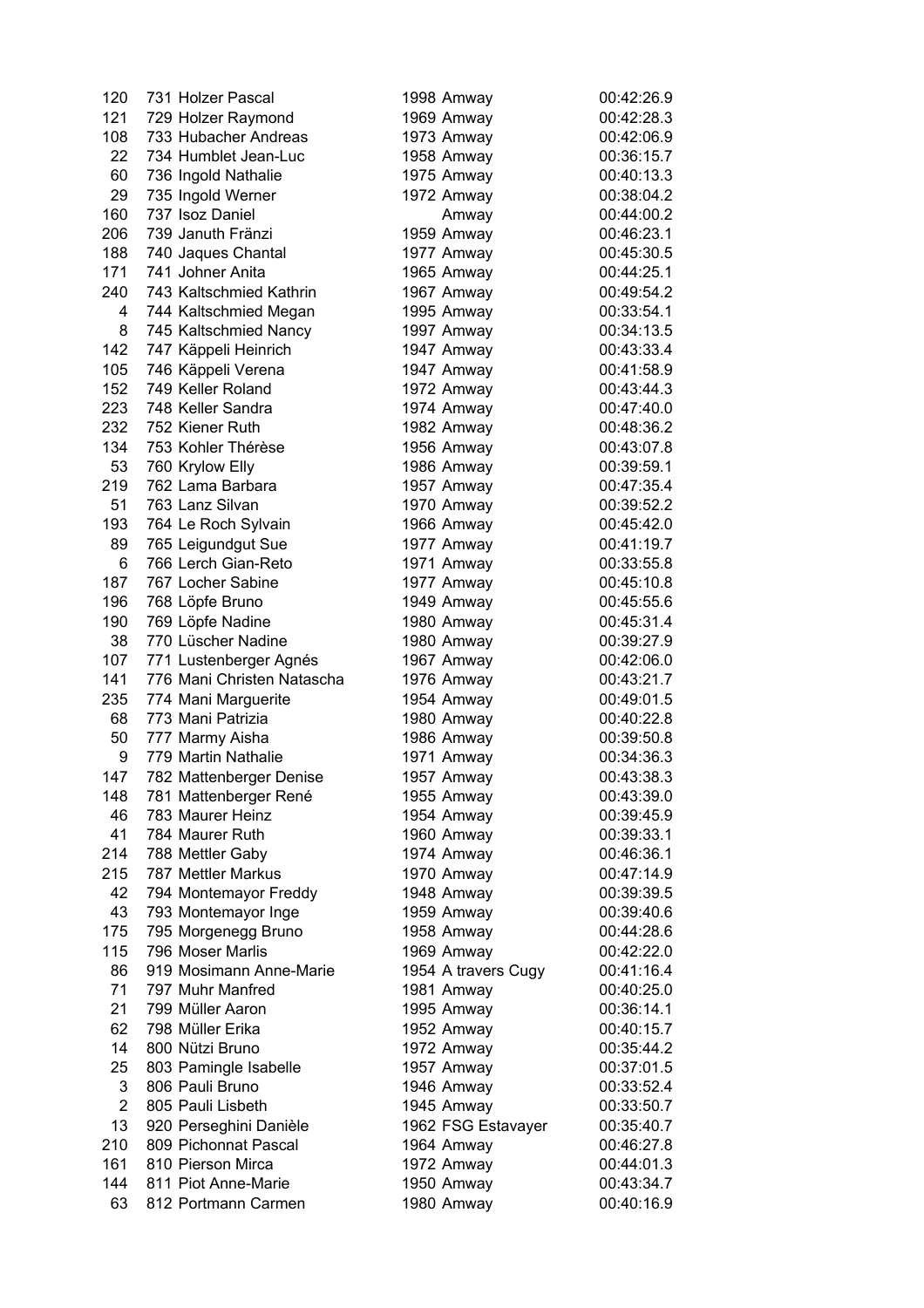| 114            | 813 Prétôt Patricia          | 1954 Amway            | 00:42:21.3 |
|----------------|------------------------------|-----------------------|------------|
| 57             | 814 Raemy Fabian             | 1968 Amway            | 00:40:06.0 |
| 100            | 816 Raemy Leo                | 1943 Amway            | 00:41:47.6 |
| 98             | 815 Raemy Liliane            | 1946 Amway            | 00:41:44.6 |
| 117            | 826 Rebourg Ariane           | Amway                 | 00:42:24.4 |
| 20             | 824 Rebourg Dominique        | 1964 Amway            | 00:36:13.0 |
| 118            | 825 Rebourg Thierry          | 1961 Amway            | 00:42:25.3 |
| 16             | 827 Rebourg Valérie          | Amway                 | 00:35:56.1 |
| 229            | 828 Regamey Bruno            | 1968 Amway            | 00:47:50.3 |
| 184            | 829 Remund Daniel            | 1977 Amway            | 00:44:55.1 |
| 191            | 831 Rickenbach Ramon         |                       | 00:45:36.0 |
|                |                              | Amway                 |            |
| $\overline{7}$ | 832 Rodrigues Ezequiel       | 1982 Amway            | 00:33:57.1 |
| 173            | 926 Rosemina Anthony         | 1969 Estavayer-le-Lac | 00:44:26.8 |
| 130            | 833 Ruckstuhl Peter          | 1950 Amway            | 00:43:00.3 |
| 237            | 835 Rüfenacht Evelyne        | 1950 Amway            | 00:49:37.2 |
| 205            | 840 Schenk Margrith          | 1953 Amway            | 00:46:22.5 |
| 150            | 842 Schmid Beat              | 1959 Amway            | 00:43:40.4 |
| 59             | 844 Schmutz Kathrin          | 1964 Amway            | 00:40:12.0 |
| 90             | 845 Schneider Daniel         | 1961 Amway            | 00:41:20.7 |
| 80             | 847 Schneiter Daniel         | 1963 Amway            | 00:40:50.5 |
| 56             | 849 Schoch Janik             | 1998 Amway            | 00:40:02.4 |
| 179            | 850 Schoch Pascal            | 2000 Amway            | 00:44:32.4 |
| 192            | 853 Schwab Doris             | 1956 Amway            | 00:45:38.0 |
| 195            | 852 Schwab Marcel            | 1945 Amway            | 00:45:54.8 |
| 181            | 854 Seiler Ruth              | 1954 Amway            | 00:44:37.2 |
| 212            | 855 Senn Magali              | 1965 Amway            | 00:46:35.0 |
| 140            | 856 Siegenthaler Petra       | 1964 Amway            | 00:43:20.4 |
| 168            | 857 Soltermann Eva           | 1957 Amway            | 00:44:22.5 |
| 28             | 858 Spahr Corinne            | 1968 Amway            | 00:37:21.7 |
| 119            | 859 Spicher Chantale         | 1956 Amway            | 00:42:26.1 |
| 34             | 860 Staub Therese            | 1968 Amway            | 00:38:33.6 |
| 45             | 862 Staudenmann Adelheid     | 1972 Amway            | 00:39:44.6 |
| 174            | 861 Staudenmann Jean-Bernard | 1971 Amway            | 00:44:27.7 |
| 5              | 863 Steffan Michel           | 1967 Amway            | 00:33:55.0 |
| 216            | 865 Steiner Christian        | 1964 Amway            | 00:47:28.4 |
| 200            | 866 Steiner Cornelia         | 1972 Amway            | 00:46:09.5 |
| 162            | 867 Steiner Martina          | 1980 Amway            | 00:44:02.8 |
| 124            | 871 Sterchi Max              | 1949 Amway            | 00:42:33.7 |
| 129            | 870 Sterchi Susanne          | 1951 Amway            | 00:42:49.0 |
| 220            | 873 Stettler Erika           | 1963 Amway            | 00:47:36.1 |
| 221            | 872 Stettler Thomas          | 1963 Amway            | 00:47:36.9 |
| 10             | 874 Stinimann Daniel         | 1962 Amway            | 00:34:38.2 |
| 91             | 875 Strässle Yvonne          | 1981 Amway            | 00:41:33.5 |
| 37             | 876 Stucki Alice             | 1961 Amway            | 00:39:27.4 |
| 177            | 880 Stucki Brigitte          | 1969 Amway            | 00:44:30.9 |
| 128            | 878 Stucki Marianna          | 1963 Amway            | 00:42:47.9 |
| 66             | 879 Stucki Ueli              | 1960 Amway            | 00:40:20.3 |
| 33             | 877 Stucki Walter            | 1958 Amway            | 00:38:32.3 |
| 156            | 881 Studer Cornelia          | 1964 Amway            | 00:43:56.4 |
| 93             | 883 Studer Daniela           |                       | 00:41:38.2 |
| 222            | 882 Studer Marc              | 1982 Amway            | 00:47:38.2 |
|                |                              | 1984 Amway            |            |
| 19             | 884 Sturny Roland            | 1955 Amway            | 00:36:10.6 |
| 15             | 885 Sturny Véronique         | 1964 Amway            | 00:35:55.5 |
| 217            | 888 Tille François           | 1954 Amway            | 00:47:30.1 |
| 169            | 889 Tille-Münzel Andrea      | 1962 Amway            | 00:44:23.4 |
| 149            | 890 Trachsel Thomas          | 1974 Amway            | 00:43:39.6 |
| 32             | 893 Vagnoni Silvana          | 1963 Amway            | 00:38:09.0 |
| 146            | 895 Viguet Janick            | 1951 Amway            | 00:43:35.9 |